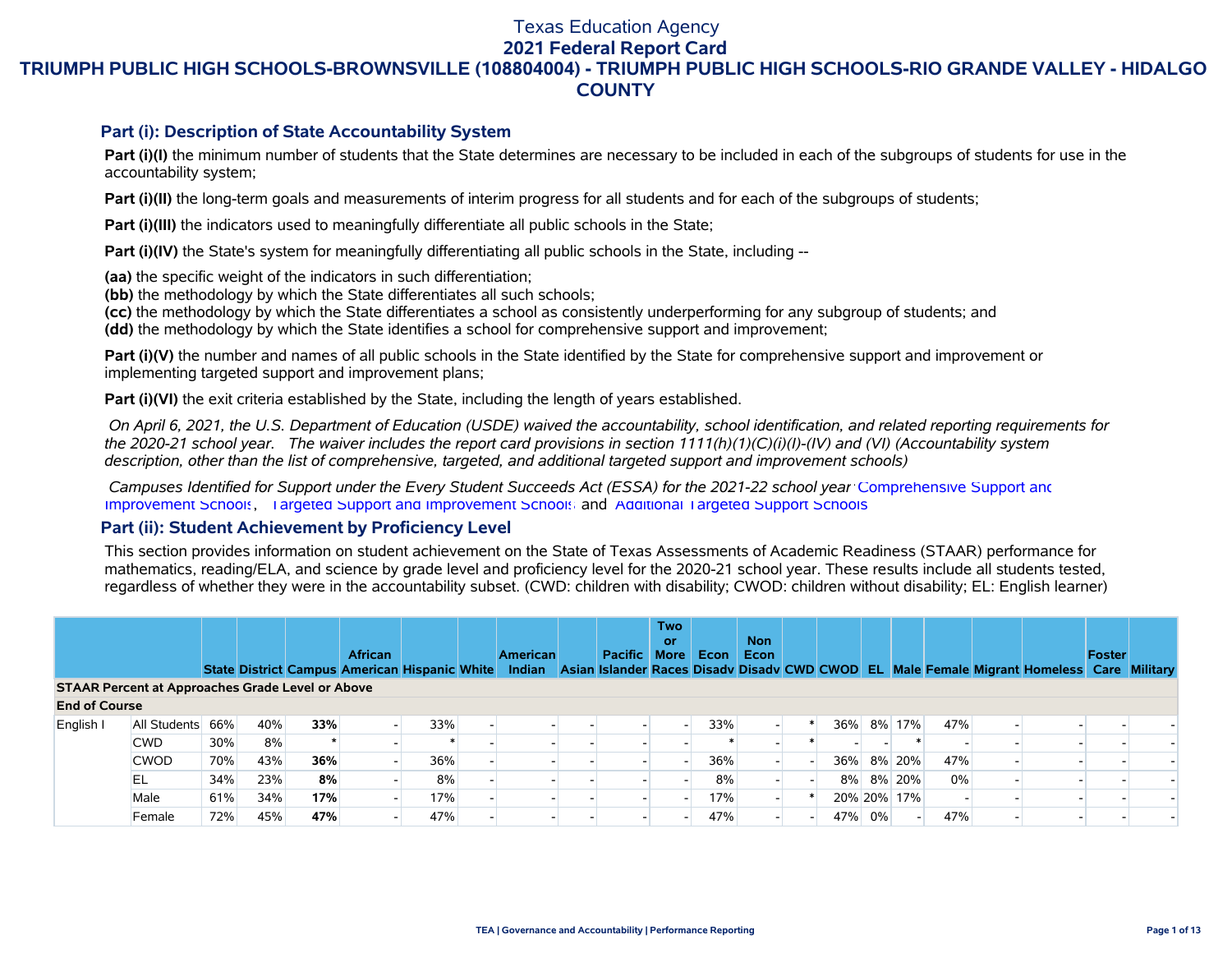|                      |                                                    |     |     |         |                                                                        |        |        |          |                          | Two                      |        |                          |                          |         |                          |                          |                          |                          |                                                                                                  |               |  |
|----------------------|----------------------------------------------------|-----|-----|---------|------------------------------------------------------------------------|--------|--------|----------|--------------------------|--------------------------|--------|--------------------------|--------------------------|---------|--------------------------|--------------------------|--------------------------|--------------------------|--------------------------------------------------------------------------------------------------|---------------|--|
|                      |                                                    |     |     |         |                                                                        |        |        |          |                          | <b>or</b>                |        | <b>Non</b>               |                          |         |                          |                          |                          |                          |                                                                                                  |               |  |
|                      |                                                    |     |     |         | <b>African</b><br><b>State District Campus American Hispanic White</b> |        |        | American | <b>Pacific More</b>      |                          | Econ   | Econ                     |                          |         |                          |                          |                          |                          | Indian Asian Islander Races Disady Disady CWD CWOD EL Male Female Migrant Homeless Care Military | <b>Foster</b> |  |
| English II           | All Students 70%                                   |     | 39% | 50%     |                                                                        | 48%    | ∗      |          |                          |                          | 52%    | ∗                        |                          |         |                          | 57% 50% 56%              | 44%                      |                          |                                                                                                  |               |  |
|                      | <b>CWD</b>                                         | 32% | 6%  | $\star$ |                                                                        | $\ast$ |        |          | $\overline{\phantom{a}}$ | $\overline{a}$           | $\ast$ | $\ast$                   | $\ast$                   |         | $\overline{\phantom{a}}$ | $\ast$                   | $\ast$                   | $\sim$                   |                                                                                                  |               |  |
|                      | <b>CWOD</b>                                        | 74% | 43% | 57%     | $\overline{a}$                                                         | 56%    | $\ast$ |          | $\sim$                   | $\blacksquare$           | 58%    | $\ast$                   |                          |         |                          | 57% 50% 64%              | 50%                      |                          |                                                                                                  |               |  |
|                      | EL                                                 | 34% | 20% | 50%     | $\sim$                                                                 | 50%    |        |          | $\overline{\phantom{a}}$ | $\overline{a}$           | 56%    | $\ast$                   | $\overline{a}$           | 50% 50% |                          | $\ast$                   | 57%                      |                          |                                                                                                  |               |  |
|                      | Male                                               | 65% | 36% | 56%     | $\overline{a}$                                                         | 53%    | $\ast$ |          | $\blacksquare$           | $\overline{a}$           | 60%    | $\ast$                   | $\ast$                   | 64%     |                          | * 56%                    | $\overline{\phantom{a}}$ |                          |                                                                                                  |               |  |
|                      | Female                                             | 76% | 41% | 44%     |                                                                        | 44%    |        |          |                          |                          | 43%    | $\ast$                   | $\ast$                   | 50% 57% |                          |                          | 44%                      |                          |                                                                                                  |               |  |
| Algebra I            | All Students                                       | 72% | 47% | 33%     |                                                                        | 33%    |        |          | $\sim$                   | $\overline{a}$           | 33%    | $\overline{\phantom{a}}$ | $\ast$                   |         |                          | 38% 40% 40%              | 30%                      |                          |                                                                                                  |               |  |
|                      | <b>CWD</b>                                         | 44% | 10% | $\star$ |                                                                        | $\ast$ |        |          |                          |                          | $\ast$ | $\overline{\phantom{a}}$ | $\ast$                   |         | $\ast$                   |                          | $\ast$                   |                          |                                                                                                  |               |  |
|                      | <b>CWOD</b>                                        | 75% | 52% | 38%     |                                                                        | 38%    |        |          |                          |                          | 38%    | $\overline{\phantom{a}}$ |                          | 38%     |                          | $* 40%$                  | 38%                      |                          |                                                                                                  |               |  |
|                      | EL.                                                | 54% | 53% | 40%     | $\overline{\phantom{a}}$                                               | 40%    |        |          | $\overline{\phantom{a}}$ | $\sim$                   | 40%    | $\overline{\phantom{a}}$ | $\ast$                   |         | * 40%                    | $\ast$                   | $\ast$                   |                          |                                                                                                  |               |  |
|                      | Male                                               | 68% | 43% | 40%     |                                                                        | 40%    |        |          |                          |                          | 40%    | $\overline{\phantom{a}}$ |                          | 40%     |                          | $* 40%$                  | $\overline{a}$           |                          |                                                                                                  |               |  |
|                      | Female                                             | 76% | 51% | 30%     | $\overline{a}$                                                         | 30%    |        |          | $\sim$                   | $\overline{a}$           | 30%    | $\blacksquare$           | $\ast$                   | 38%     | $\ast$                   | $\overline{a}$           | 30%                      | $\overline{\phantom{a}}$ |                                                                                                  |               |  |
| Biology              | All Students                                       | 81% | 64% | 75%     |                                                                        | 75%    |        |          |                          |                          | 73%    | $\ast$                   | $\ast$                   |         |                          | 80% 40% 67%              | 80%                      |                          |                                                                                                  |               |  |
|                      | <b>CWD</b>                                         | 52% | 14% | $\star$ |                                                                        | $\ast$ |        |          |                          |                          | $\ast$ | $\blacksquare$           | $\ast$                   |         |                          | $\ast$                   | $\overline{\phantom{a}}$ |                          |                                                                                                  |               |  |
|                      | <b>CWOD</b>                                        | 84% | 69% | 80%     | $\overline{\phantom{a}}$                                               | 80%    |        |          | $\sim$                   | $\blacksquare$           | 79%    | $\ast$                   | $\blacksquare$           |         |                          | 80% 40% 80%              | 80%                      |                          |                                                                                                  |               |  |
|                      | EL                                                 | 56% | 47% | 40%     |                                                                        | 40%    |        |          | $\sim$                   | $\overline{a}$           | 40%    | $\overline{\phantom{a}}$ |                          | 40% 40% |                          | $\ast$                   | $\ast$                   |                          |                                                                                                  |               |  |
|                      | Male                                               | 79% | 62% | 67%     | $\sim$                                                                 | 67%    |        |          | $\overline{\phantom{a}}$ | $\overline{\phantom{a}}$ | 67%    | $\overline{\phantom{a}}$ | $\ast$                   | 80%     |                          | $* 67%$                  | $\overline{\phantom{a}}$ |                          |                                                                                                  |               |  |
|                      | Female                                             | 83% | 67% | 80%     |                                                                        | 80%    |        |          |                          |                          | 78%    | $\ast$                   |                          | 80%     | $\ast$                   |                          | 80%                      |                          |                                                                                                  |               |  |
|                      | <b>STAAR Percent at Meets Grade Level or Above</b> |     |     |         |                                                                        |        |        |          |                          |                          |        |                          |                          |         |                          |                          |                          |                          |                                                                                                  |               |  |
| <b>End of Course</b> |                                                    |     |     |         |                                                                        |        |        |          |                          |                          |        |                          |                          |         |                          |                          |                          |                          |                                                                                                  |               |  |
| English I            | All Students 49%                                   |     | 20% | 22%     | $\overline{a}$                                                         | 22%    |        |          |                          | $\overline{\phantom{a}}$ | 22%    | $\overline{\phantom{a}}$ | $\ast$                   | 24%     | $0\%$                    | 8%                       | 33%                      |                          |                                                                                                  |               |  |
|                      | <b>CWD</b>                                         | 19% | 0%  | $\star$ |                                                                        | $\ast$ |        |          |                          |                          | $\ast$ | $\overline{a}$           | $\ast$                   |         |                          | $\ast$                   | $\overline{a}$           |                          |                                                                                                  |               |  |
|                      | <b>CWOD</b>                                        | 53% | 22% | 24%     | $\overline{a}$                                                         | 24%    |        |          |                          | $\blacksquare$           | 24%    | $\overline{\phantom{a}}$ |                          | 24%     |                          | 0% 10%                   | 33%                      |                          |                                                                                                  |               |  |
|                      | EL.                                                | 16% | 4%  | 0%      |                                                                        | 0%     |        |          |                          |                          | 0%     | $\overline{\phantom{a}}$ |                          | 0%      | 0%                       | 0%                       | 0%                       |                          |                                                                                                  |               |  |
|                      | Male                                               | 44% | 19% | 8%      | $\overline{\phantom{a}}$                                               | 8%     |        |          | $\overline{\phantom{a}}$ | $\overline{a}$           | 8%     | $\overline{\phantom{a}}$ | $\ast$                   | 10%     | $0\%$                    | 8%                       | $\overline{\phantom{a}}$ |                          |                                                                                                  |               |  |
|                      | Female                                             | 55% | 20% | 33%     |                                                                        | 33%    |        |          |                          |                          | 33%    | $\overline{\phantom{a}}$ |                          | 33%     | 0%                       |                          | 33%                      |                          |                                                                                                  |               |  |
| English II           | All Students                                       | 57% | 19% | 19%     |                                                                        | 19%    | $\ast$ |          | $\mathbf{u}^{(1)}$       | $\overline{a}$           | 17%    | $\ast$                   | $\ast$                   |         |                          | 21% 10% 25%              | 13%                      |                          |                                                                                                  |               |  |
|                      | <b>CWD</b>                                         | 22% | 6%  | $\star$ |                                                                        | $\ast$ |        |          | $\overline{\phantom{a}}$ |                          | $\ast$ | $\ast$                   | $\ast$                   |         |                          | $\ast$                   | $\ast$                   | $\overline{\phantom{a}}$ |                                                                                                  |               |  |
|                      | <b>CWOD</b>                                        | 60% | 20% | 21%     |                                                                        | 22%    | $\ast$ |          |                          |                          | 19%    | $\ast$                   |                          |         |                          | 21% 10% 29%              | 14%                      |                          |                                                                                                  |               |  |
|                      | EL                                                 | 18% | 6%  | 10%     | $\overline{a}$                                                         | 10%    |        |          | $\sim$                   | $\overline{a}$           | 11%    | $\ast$                   |                          | 10% 10% |                          | $\ast$                   | 14%                      |                          |                                                                                                  |               |  |
|                      | Male                                               | 51% | 20% | 25%     | $\overline{a}$                                                         | 27%    | $\ast$ |          | $\overline{\phantom{a}}$ |                          | 27%    | $\ast$                   | $\ast$                   | 29%     | $\ast$                   | 25%                      | $\overline{a}$           |                          |                                                                                                  |               |  |
|                      | Female                                             | 63% | 17% | 13%     |                                                                        | 13%    |        |          |                          | $\sim$                   | 7%     | $\ast$                   | $\ast$                   | 14% 14% |                          | $\overline{\phantom{a}}$ | 13%                      |                          |                                                                                                  |               |  |
| Algebra I            | All Students                                       | 40% | 9%  | 7%      |                                                                        | 7%     |        |          |                          |                          | 7%     | $\blacksquare$           | $\ast$                   |         | 8% 20%                   | 0%                       | 10%                      |                          |                                                                                                  |               |  |
|                      | <b>CWD</b>                                         | 20% | 0%  | $\star$ |                                                                        | $\ast$ |        |          |                          |                          | $\ast$ | $\overline{\phantom{a}}$ | $\ast$                   |         | $\ast$                   |                          | $\ast$                   |                          |                                                                                                  |               |  |
|                      | <b>CWOD</b>                                        | 42% | 10% | 8%      | $\overline{a}$                                                         | 8%     |        |          | $\sim$                   | $\overline{\phantom{a}}$ | 8%     | н.                       | $\overline{\phantom{a}}$ | 8%      | $\ast$                   | 0%                       | 13%                      |                          |                                                                                                  |               |  |
|                      | EL.                                                | 20% | 13% | 20%     | $\overline{a}$                                                         | 20%    |        |          |                          | $\overline{\phantom{a}}$ | 20%    | $\overline{\phantom{a}}$ | $\ast$                   |         | * 20%                    | $\ast$                   | $\ast$                   |                          |                                                                                                  |               |  |
|                      | Male                                               | 38% | 5%  | 0%      |                                                                        | 0%     |        |          |                          |                          | 0%     | $\blacksquare$           |                          | 0%      | $\ast$                   | 0%                       | $\overline{\phantom{a}}$ |                          |                                                                                                  |               |  |
|                      | Female                                             | 43% | 14% | 10%     |                                                                        | 10%    |        |          |                          | $\overline{a}$           | 10%    | $\overline{\phantom{a}}$ | $\ast$                   | 13%     | $\ast$                   |                          | 10%                      |                          |                                                                                                  |               |  |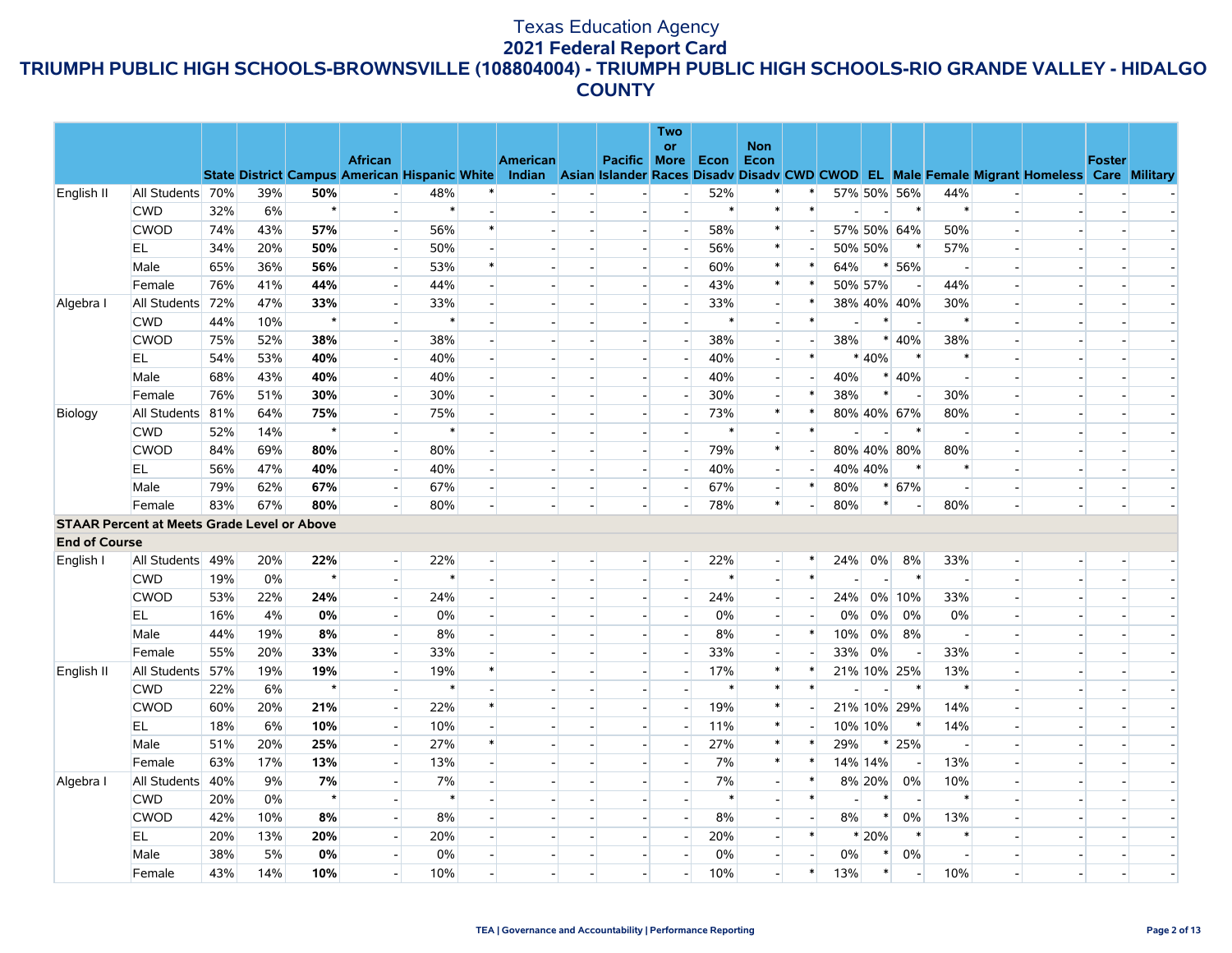|                      |                                                         |       |     |         |                                                      |        |                           |                 |                          |                          | Two                      |        |                          |                          |                          |                          |                          |                          |                          |                                                                                                  |               |  |
|----------------------|---------------------------------------------------------|-------|-----|---------|------------------------------------------------------|--------|---------------------------|-----------------|--------------------------|--------------------------|--------------------------|--------|--------------------------|--------------------------|--------------------------|--------------------------|--------------------------|--------------------------|--------------------------|--------------------------------------------------------------------------------------------------|---------------|--|
|                      |                                                         |       |     |         | <b>African</b>                                       |        |                           |                 |                          |                          | <b>or</b>                |        | <b>Non</b>               |                          |                          |                          |                          |                          |                          |                                                                                                  |               |  |
|                      |                                                         |       |     |         | <b>State District Campus American Hispanic White</b> |        |                           | <b>American</b> |                          | Pacific More             |                          | Econ   | Econ                     |                          |                          |                          |                          |                          |                          | Indian Asian Islander Races Disady Disady CWD CWOD EL Male Female Migrant Homeless Care Military | <b>Foster</b> |  |
| Biology              | All Students 54%                                        |       | 19% | 19%     |                                                      | 19%    | $\overline{a}$            |                 |                          |                          | $\overline{a}$           | 20%    | $\ast$                   |                          |                          |                          | 20% 20% 33%              | 10%                      |                          |                                                                                                  |               |  |
|                      | <b>CWD</b>                                              | 25%   | 0%  | $\star$ |                                                      | $\ast$ |                           |                 |                          |                          |                          | $\ast$ |                          | $\ast$                   |                          |                          | $\ast$                   | $\overline{\phantom{a}}$ |                          |                                                                                                  |               |  |
|                      | <b>CWOD</b>                                             | 57%   | 21% | 20%     | $\sim$                                               | 20%    | $\overline{\phantom{a}}$  |                 | $\overline{a}$           | $\overline{a}$           | $\overline{a}$           | 21%    | $\ast$                   |                          |                          |                          | 20% 20% 40%              | 10%                      |                          |                                                                                                  |               |  |
|                      | EL                                                      | 21%   | 16% | 20%     | $\overline{a}$                                       | 20%    | $\mathbf{u}^{\mathrm{c}}$ |                 |                          |                          |                          | 20%    |                          |                          | 20% 20%                  |                          | $\ast$                   | $\ast$                   |                          |                                                                                                  |               |  |
|                      | Male                                                    | 52%   | 19% | 33%     | $\overline{\phantom{a}}$                             | 33%    | $\overline{a}$            |                 | $\overline{a}$           | $\overline{\phantom{a}}$ | $\overline{a}$           | 33%    | $\overline{\phantom{a}}$ | $\ast$                   | 40%                      |                          | $* 33%$                  | $\overline{a}$           | $\overline{a}$           |                                                                                                  |               |  |
|                      | Female                                                  | 55%   | 19% | 10%     |                                                      | 10%    |                           |                 | $\overline{\phantom{a}}$ |                          | $\blacksquare$           | 11%    | $\ast$                   |                          | 10%                      | $\ast$                   | $\overline{\phantom{a}}$ | 10%                      |                          |                                                                                                  |               |  |
|                      | <b>STAAR Percent at Masters Grade Level</b>             |       |     |         |                                                      |        |                           |                 |                          |                          |                          |        |                          |                          |                          |                          |                          |                          |                          |                                                                                                  |               |  |
| <b>End of Course</b> |                                                         |       |     |         |                                                      |        |                           |                 |                          |                          |                          |        |                          |                          |                          |                          |                          |                          |                          |                                                                                                  |               |  |
| English I            | All Students 12%                                        |       | 2%  | 0%      | $\overline{a}$                                       | 0%     | $\overline{a}$            |                 |                          |                          | $\overline{\phantom{a}}$ | 0%     | $\overline{\phantom{a}}$ | $\ast$                   | $0\%$                    | 0%                       | 0%                       | 0%                       | $\overline{\phantom{a}}$ |                                                                                                  |               |  |
|                      | <b>CWD</b>                                              | 4%    | 0%  | $\star$ |                                                      | $\ast$ | $\blacksquare$            |                 |                          |                          | $\blacksquare$           | $\ast$ |                          | $\ast$                   | $\blacksquare$           | $\overline{\phantom{a}}$ | $\ast$                   | $\overline{\phantom{a}}$ | $\overline{\phantom{a}}$ |                                                                                                  |               |  |
|                      | <b>CWOD</b>                                             | 13%   | 2%  | 0%      | $\overline{a}$                                       | $0\%$  | $\overline{a}$            |                 |                          |                          | $\overline{\phantom{0}}$ | 0%     | $\overline{a}$           | $\overline{\phantom{a}}$ | $0\%$                    | 0%                       | 0%                       | 0%                       |                          |                                                                                                  |               |  |
|                      | EL.                                                     | $1\%$ | 0%  | 0%      | $\overline{a}$                                       | $0\%$  | $\overline{a}$            |                 |                          |                          | $\overline{\phantom{a}}$ | 0%     | $\overline{\phantom{a}}$ | $\overline{\phantom{a}}$ | $0\%$                    | 0%                       | 0%                       | $0\%$                    | $\overline{\phantom{a}}$ |                                                                                                  |               |  |
|                      | Male                                                    | 9%    | 1%  | 0%      | $\overline{\phantom{a}}$                             | 0%     | $\overline{a}$            |                 |                          |                          | $\overline{\phantom{a}}$ | 0%     |                          | $\ast$                   | 0%                       | 0%                       | 0%                       | $\overline{\phantom{a}}$ | $\overline{a}$           |                                                                                                  |               |  |
|                      | Female                                                  | 15%   | 2%  | 0%      | $\sim$                                               | $0\%$  | $\overline{\phantom{a}}$  |                 |                          |                          |                          | 0%     |                          |                          | 0%                       | 0%                       | $\overline{\phantom{0}}$ | 0%                       | $\overline{\phantom{a}}$ |                                                                                                  |               |  |
| English II           | All Students                                            | 11%   | 1%  | 0%      |                                                      | $0\%$  | $\ast$                    |                 |                          |                          |                          | 0%     | $\ast$                   | $\ast$                   | $0\%$                    | 0%                       | 0%                       | 0%                       |                          |                                                                                                  |               |  |
|                      | <b>CWD</b>                                              | 5%    | 0%  | $\star$ |                                                      | $\ast$ |                           |                 |                          |                          |                          | $\ast$ | $\ast$                   | $\ast$                   |                          |                          | $\ast$                   | $\ast$                   |                          |                                                                                                  |               |  |
|                      | <b>CWOD</b>                                             | 11%   | 1%  | 0%      | $\overline{a}$                                       | 0%     | $\ast$                    |                 |                          |                          | $\overline{\phantom{a}}$ | 0%     | $\ast$                   | $\overline{a}$           | $0\%$                    | 0%                       | 0%                       | 0%                       |                          |                                                                                                  |               |  |
|                      | EL.                                                     | $1\%$ | 0%  | 0%      | $\overline{a}$                                       | 0%     |                           |                 |                          |                          |                          | 0%     | $\ast$                   | $\overline{\phantom{a}}$ | $0\%$                    | 0%                       | $\ast$                   | 0%                       | $\overline{\phantom{a}}$ |                                                                                                  |               |  |
|                      | Male                                                    | 8%    | 0%  | 0%      | $\overline{\phantom{a}}$                             | 0%     | $\ast$                    |                 |                          |                          | $\overline{a}$           | 0%     | $\ast$                   | $\ast$                   | 0%                       | $\ast$                   | 0%                       | $\overline{\phantom{a}}$ |                          |                                                                                                  |               |  |
|                      | Female                                                  | 14%   | 1%  | 0%      | $\overline{a}$                                       | 0%     | $\overline{\phantom{a}}$  |                 |                          |                          | $\blacksquare$           | 0%     | $\ast$                   | $\ast$                   | $0\%$                    | 0%                       | $\overline{\phantom{a}}$ | 0%                       | $\blacksquare$           |                                                                                                  |               |  |
| Algebra I            | All Students                                            | 23%   | 3%  | $0\%$   |                                                      | 0%     | $\overline{\phantom{a}}$  |                 |                          |                          | $\overline{\phantom{a}}$ | 0%     |                          | $\ast$                   | 0%                       | $0\%$                    | $0\%$                    | 0%                       |                          |                                                                                                  |               |  |
|                      | <b>CWD</b>                                              | 8%    | 0%  | $\star$ | $\overline{a}$                                       | $\ast$ | $\overline{a}$            |                 |                          | $\overline{a}$           |                          | $\ast$ |                          | $\ast$                   | $\sim$                   | $\ast$                   | $\overline{\phantom{a}}$ | $\ast$                   | $\overline{a}$           |                                                                                                  |               |  |
|                      | <b>CWOD</b>                                             | 24%   | 3%  | 0%      | $\overline{a}$                                       | 0%     |                           |                 |                          |                          | $\overline{\phantom{a}}$ | 0%     |                          |                          | 0%                       | $\ast$                   | $0\%$                    | 0%                       |                          |                                                                                                  |               |  |
|                      | EL.                                                     | 9%    | 0%  | $0\%$   | $\overline{a}$                                       | $0\%$  | $\overline{\phantom{a}}$  |                 |                          |                          | $\overline{a}$           | 0%     | $\blacksquare$           | $\ast$                   | $\ast$                   | 0%                       | $\ast$                   | $\ast$                   | $\overline{a}$           |                                                                                                  |               |  |
|                      | Male                                                    | 21%   | 2%  | 0%      |                                                      | 0%     |                           |                 |                          |                          |                          | 0%     | $\overline{\phantom{a}}$ |                          | $0\%$                    | $\ast$                   | 0%                       | $\overline{\phantom{a}}$ |                          |                                                                                                  |               |  |
|                      | Female                                                  | 25%   | 3%  | 0%      | $\overline{a}$                                       | 0%     | $\overline{\phantom{a}}$  |                 |                          |                          |                          | 0%     |                          | $\ast$                   | 0%                       | $\ast$                   | $\overline{\phantom{a}}$ | 0%                       | $\blacksquare$           |                                                                                                  |               |  |
| Biology              | All Students                                            | 21%   | 4%  | 0%      |                                                      | $0\%$  |                           |                 |                          |                          |                          | 0%     | $\ast$                   | $\ast$                   | $0\%$                    | 0%                       | 0%                       | $0\%$                    |                          |                                                                                                  |               |  |
|                      | <b>CWD</b>                                              | 7%    | 0%  | $\star$ | $\sim$                                               | $\ast$ | $\overline{a}$            |                 |                          |                          |                          | $\ast$ |                          | $\ast$                   | $\overline{\phantom{a}}$ | $\overline{\phantom{a}}$ | $\ast$                   | $\overline{a}$           | $\overline{a}$           |                                                                                                  |               |  |
|                      | <b>CWOD</b>                                             | 23%   | 4%  | 0%      |                                                      | 0%     |                           |                 |                          |                          |                          | 0%     | $\ast$                   |                          | 0%                       | $0\%$                    | 0%                       | 0%                       |                          |                                                                                                  |               |  |
|                      | EL.                                                     | 4%    | 0%  | 0%      | $\sim$                                               | $0\%$  | $\overline{\phantom{a}}$  |                 | $\sim$                   |                          | $\overline{a}$           | 0%     | $\overline{a}$           | $\overline{a}$           | $0\%$                    | 0%                       | $\ast$                   | $\ast$                   | $\overline{a}$           |                                                                                                  |               |  |
|                      | Male                                                    | 21%   | 7%  | 0%      |                                                      | 0%     | $\mathbf{u}^{\mathrm{c}}$ |                 | $\overline{\phantom{a}}$ |                          | $\overline{a}$           | 0%     |                          | $\ast$                   | 0%                       | $\ast$                   | 0%                       | $\overline{\phantom{a}}$ | $\overline{\phantom{a}}$ |                                                                                                  |               |  |
|                      | Female                                                  | 22%   | 0%  | 0%      |                                                      | 0%     | $\overline{a}$            |                 |                          |                          |                          | 0%     | $\ast$                   |                          | 0%                       | $\ast$                   |                          | 0%                       | $\overline{a}$           |                                                                                                  |               |  |
|                      | <b>STAAR Percent at Approaches Grade Level or Above</b> |       |     |         |                                                      |        |                           |                 |                          |                          |                          |        |                          |                          |                          |                          |                          |                          |                          |                                                                                                  |               |  |
| <b>All Grades</b>    |                                                         |       |     |         |                                                      |        |                           |                 |                          |                          |                          |        |                          |                          |                          |                          |                          |                          |                          |                                                                                                  |               |  |
|                      | All Subjects   All Students 67%                         |       | 45% | 47%     | $\overline{a}$                                       | 46%    | $\ast$                    |                 |                          |                          | $\overline{a}$           | 47%    | $\ast$                   | 0%                       |                          |                          | 52% 30% 44%              | 49%                      | $\overline{\phantom{a}}$ |                                                                                                  |               |  |
|                      | <b>CWD</b>                                              | 38%   | 9%  | 0%      | $\overline{a}$                                       | $0\%$  | $\overline{a}$            |                 |                          | $\overline{a}$           | $\overline{\phantom{a}}$ | 0%     | $\ast$                   | 0%                       | $\overline{a}$           | $\ast$                   | 0%                       | $\ast$                   | $\sim$                   |                                                                                                  |               |  |
|                      | <b>CWOD</b>                                             | 71%   | 49% | 52%     | $\overline{a}$                                       | 51%    | $\ast$                    |                 | $\blacksquare$           | $\overline{a}$           | $\overline{\phantom{a}}$ | 51%    | $\ast$                   |                          |                          |                          | 52% 31% 50%              | 53%                      | $\overline{\phantom{a}}$ |                                                                                                  |               |  |
|                      | EL.                                                     | 47%   | 32% | 30%     | $\overline{a}$                                       | 30%    | $\overline{a}$            |                 |                          |                          | $\sim$                   | 31%    | $\ast$                   | $\ast$                   |                          |                          | 31% 30% 36%              | 27%                      | $\overline{a}$           |                                                                                                  |               |  |
|                      | Male                                                    | 65%   | 42% | 44%     |                                                      | 42%    | $\ast$                    |                 |                          |                          | $\overline{\phantom{a}}$ | 45%    | $\ast$                   | 0%                       |                          |                          | 50% 36% 44%              | $\overline{\phantom{a}}$ | $\overline{\phantom{a}}$ |                                                                                                  |               |  |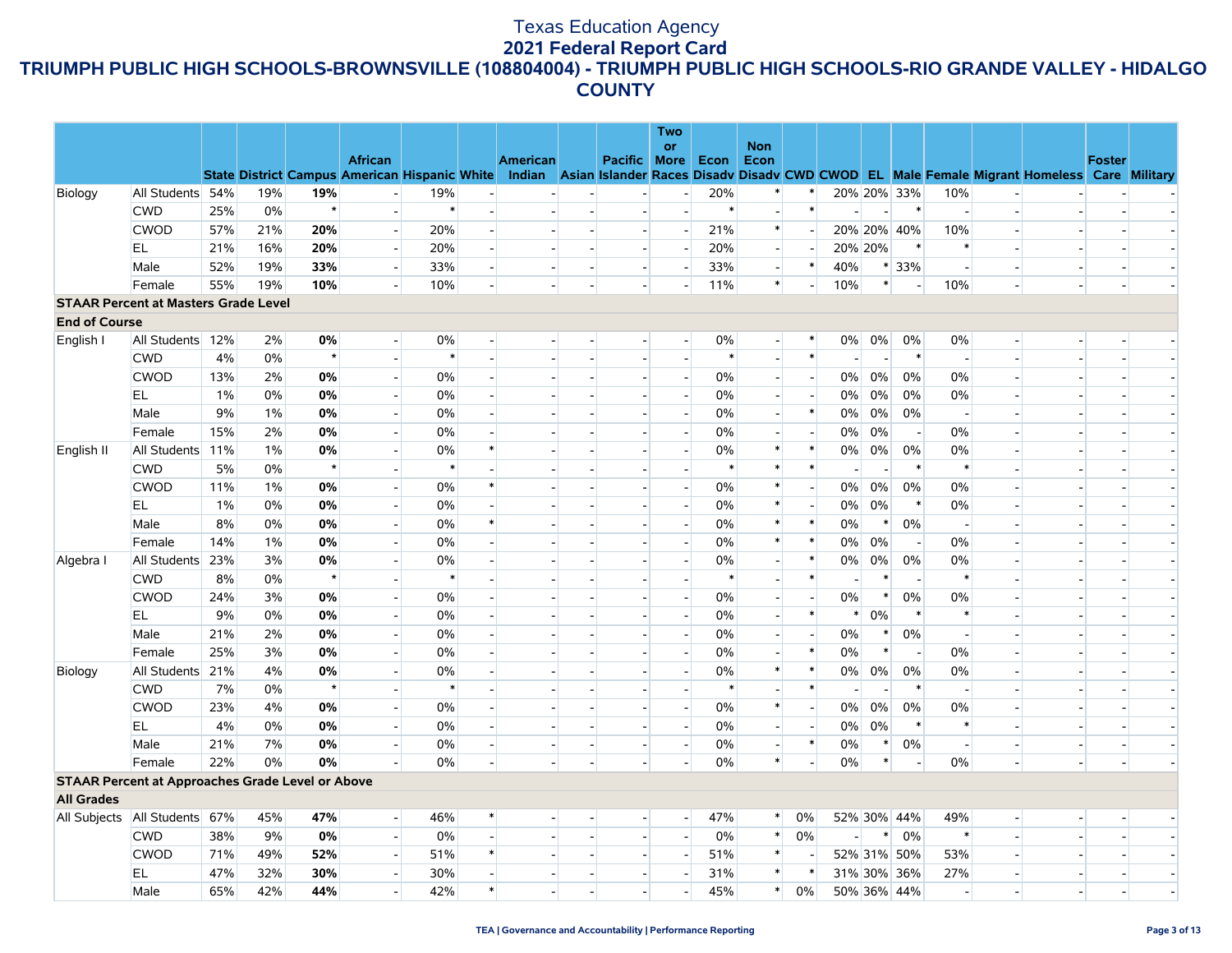|                     |                                                    |     |       |         |                                                                        |        |        |          |                          | Two                      |        |                          |                          |                          |                |                          |                          |                          |                                                                                                  |               |  |
|---------------------|----------------------------------------------------|-----|-------|---------|------------------------------------------------------------------------|--------|--------|----------|--------------------------|--------------------------|--------|--------------------------|--------------------------|--------------------------|----------------|--------------------------|--------------------------|--------------------------|--------------------------------------------------------------------------------------------------|---------------|--|
|                     |                                                    |     |       |         |                                                                        |        |        |          |                          | or                       |        | <b>Non</b>               |                          |                          |                |                          |                          |                          |                                                                                                  |               |  |
|                     |                                                    |     |       |         | <b>African</b><br><b>State District Campus American Hispanic White</b> |        |        | American | Pacific More             |                          | Econ   | Econ                     |                          |                          |                |                          |                          |                          | Indian Asian Islander Races Disady Disady CWD CWOD EL Male Female Migrant Homeless Care Military | <b>Foster</b> |  |
| All Subjects Female |                                                    | 69% | 48%   | 49%     |                                                                        | 49%    |        |          |                          | $\overline{a}$           | 48%    | ∗                        |                          | 53% 27%                  |                | $\sim$                   | 49%                      |                          |                                                                                                  |               |  |
| Reading             | All Students                                       | 68% | 39%   | 42%     |                                                                        | 41%    | $\ast$ |          |                          | $\overline{\phantom{a}}$ | 43%    | $\ast$                   | 0%                       |                          |                | 47% 26% 39%              | 45%                      |                          |                                                                                                  |               |  |
|                     | <b>CWD</b>                                         | 35% | 7%    | 0%      | $\overline{\phantom{a}}$                                               | 0%     |        |          | $\overline{a}$           | $\overline{a}$           | $0\%$  | $\ast$                   | 0%                       |                          |                | $\ast$                   | $\ast$                   |                          |                                                                                                  |               |  |
|                     | <b>CWOD</b>                                        | 72% | 43%   | 47%     | $\overline{a}$                                                         | 46%    | $\ast$ |          | $\sim$                   | $\blacksquare$           | 47%    | $\ast$                   |                          |                          |                | 47% 26% 46%              | 48%                      |                          |                                                                                                  |               |  |
|                     | EL.                                                | 46% | 22%   | 26%     | $\mathbb{L}^+$                                                         | 26%    |        |          |                          | $\overline{a}$           | 27%    | $\ast$                   |                          |                          |                | 26% 26% 25%              | 27%                      |                          |                                                                                                  |               |  |
|                     | Male                                               | 63% | 35%   | 39%     | $\sim$                                                                 | 37%    |        |          | $\overline{\phantom{a}}$ | $\blacksquare$           | 41%    | $\ast$                   | $\ast$                   |                          |                | 46% 25% 39%              | $\overline{a}$           |                          |                                                                                                  |               |  |
|                     | Female                                             | 72% | 43%   | 45%     |                                                                        | 45%    |        |          |                          |                          | 45%    | $\ast$                   | $\ast$                   | 48% 27%                  |                |                          | 45%                      |                          |                                                                                                  |               |  |
|                     | Mathematics All Students                           | 65% | 48%   | 33%     |                                                                        | 33%    |        |          | $\overline{\phantom{a}}$ |                          | 33%    | $\overline{\phantom{a}}$ | $\ast$                   |                          |                | 38% 40% 40%              | 30%                      |                          |                                                                                                  |               |  |
|                     | <b>CWD</b>                                         | 39% | 10%   | $\star$ |                                                                        | $\ast$ |        |          |                          |                          | $\ast$ | $\overline{a}$           | $\ast$                   |                          | $\ast$         |                          | $\ast$                   |                          |                                                                                                  |               |  |
|                     | <b>CWOD</b>                                        | 68% | 53%   | 38%     | $\sim$                                                                 | 38%    |        |          | $\sim$                   | $\blacksquare$           | 38%    | $\overline{\phantom{0}}$ |                          | 38%                      |                | $* 40%$                  | 38%                      |                          |                                                                                                  |               |  |
|                     | EL                                                 | 49% | 53%   | 40%     |                                                                        | 40%    |        |          |                          |                          | 40%    | $\overline{a}$           | $\ast$                   |                          | * 40%          | $\ast$                   | $\ast$                   |                          |                                                                                                  |               |  |
|                     | Male                                               | 65% | 43%   | 40%     | $\overline{a}$                                                         | 40%    |        |          | $\overline{\phantom{a}}$ |                          | 40%    | $\overline{\phantom{0}}$ | $\overline{a}$           | 40%                      |                | $* 40%$                  | $\overline{a}$           |                          |                                                                                                  |               |  |
|                     | Female                                             | 65% | 53%   | 30%     | $\mathbf{L}$                                                           | 30%    |        |          | $\blacksquare$           |                          | 30%    | $\overline{\phantom{a}}$ | $\ast$                   | 38%                      | $\ast$         |                          | 30%                      |                          |                                                                                                  |               |  |
| Science             | All Students                                       | 70% | 64%   | 75%     |                                                                        | 75%    |        |          | $\overline{\phantom{a}}$ | $\overline{\phantom{a}}$ | 73%    | $\ast$                   | $\ast$                   |                          |                | 80% 40% 67%              | 80%                      | $\overline{\phantom{a}}$ |                                                                                                  |               |  |
|                     | <b>CWD</b>                                         | 42% | 14%   | $\star$ |                                                                        | $\ast$ |        |          |                          |                          | $\ast$ | $\overline{a}$           | $\ast$                   |                          |                | $\ast$                   | $\overline{a}$           |                          |                                                                                                  |               |  |
|                     | <b>CWOD</b>                                        | 74% | 69%   | 80%     | $\overline{a}$                                                         | 80%    |        |          | $\sim$                   |                          | 79%    | $\ast$                   | $\overline{\phantom{a}}$ |                          |                | 80% 40% 80%              | 80%                      |                          |                                                                                                  |               |  |
|                     | EL                                                 | 47% | 47%   | 40%     | $\overline{a}$                                                         | 40%    |        |          | $\overline{\phantom{a}}$ | $\sim$                   | 40%    | $\overline{\phantom{a}}$ |                          | 40% 40%                  |                | $\ast$                   | $\ast$                   |                          |                                                                                                  |               |  |
|                     | Male                                               | 70% | 62%   | 67%     | $\overline{a}$                                                         | 67%    |        |          | $\overline{a}$           | $\overline{a}$           | 67%    | $\overline{\phantom{a}}$ | $\ast$                   | 80%                      | $\ast$         | 67%                      | $\overline{a}$           |                          |                                                                                                  |               |  |
|                     | Female                                             | 71% | 67%   | 80%     |                                                                        | 80%    |        |          |                          |                          | 78%    | $\ast$                   |                          | 80%                      | $\ast$         |                          | 80%                      |                          |                                                                                                  |               |  |
|                     | <b>STAAR Percent at Meets Grade Level or Above</b> |     |       |         |                                                                        |        |        |          |                          |                          |        |                          |                          |                          |                |                          |                          |                          |                                                                                                  |               |  |
| <b>All Grades</b>   |                                                    |     |       |         |                                                                        |        |        |          |                          |                          |        |                          |                          |                          |                |                          |                          |                          |                                                                                                  |               |  |
| All Subjects        | All Students                                       | 41% | 18%   | 18%     | $\mathbf{I}$                                                           | 18%    | $\ast$ |          | $\sim$                   | $\overline{a}$           | 17%    | $\ast$                   | $0\%$                    | 20%                      |                | 9% 18%                   | 18%                      |                          |                                                                                                  |               |  |
|                     | <b>CWD</b>                                         | 21% | 2%    | 0%      | $\overline{a}$                                                         | 0%     |        |          | $\overline{\phantom{a}}$ | $\sim$                   | 0%     | $\ast$                   | 0%                       | $\overline{\phantom{a}}$ | $\ast$         | 0%                       | $\ast$                   |                          |                                                                                                  |               |  |
|                     | <b>CWOD</b>                                        | 44% | 19%   | 20%     |                                                                        | 20%    | $\ast$ |          |                          |                          | 19%    | $\ast$                   |                          | 20%                      |                | 9% 21%                   | 19%                      |                          |                                                                                                  |               |  |
|                     | EL                                                 | 20% | 8%    | 9%      | $\sim$                                                                 | 9%     |        |          |                          | $\blacksquare$           | 9%     | $\ast$                   | $\ast$                   | 9%                       | 9%             | 9%                       | 9%                       |                          |                                                                                                  |               |  |
|                     | Male                                               | 40% | 17%   | 18%     | $\overline{\phantom{a}}$                                               | 18%    | $\ast$ |          |                          | $\overline{\phantom{a}}$ | 18%    | $\ast$                   | 0%                       | 21%                      |                | 9% 18%                   | $\overline{\phantom{a}}$ |                          |                                                                                                  |               |  |
|                     | Female                                             | 42% | 18%   | 18%     | $\overline{a}$                                                         | 18%    |        |          | $\overline{\phantom{a}}$ | $\blacksquare$           | 17%    | $\ast$                   |                          | 19%                      | 9%             | $\overline{\phantom{a}}$ | 18%                      |                          |                                                                                                  |               |  |
| Reading             | All Students                                       | 44% | 19%   | 20%     | $\overline{\phantom{a}}$                                               | 21%    |        |          |                          |                          | 20%    | *                        | 0%                       | 23%                      |                | 4% 18%                   | 23%                      |                          |                                                                                                  |               |  |
|                     | <b>CWD</b>                                         | 20% | 3%    | 0%      | $\overline{a}$                                                         | 0%     |        |          | $\sim$                   | $\blacksquare$           | 0%     | $\ast$                   | 0%                       |                          | $\blacksquare$ | $\ast$                   | $\ast$                   | $\overline{\phantom{a}}$ |                                                                                                  |               |  |
|                     | <b>CWOD</b>                                        | 47% | 21%   | 23%     | $\overline{\phantom{a}}$                                               | 23%    | $\ast$ |          |                          | $\Box$                   | 22%    | $\ast$                   |                          | 23%                      |                | 4% 21%                   | 24%                      |                          |                                                                                                  |               |  |
|                     | EL.                                                | 20% | 5%    | 4%      |                                                                        | 4%     |        |          | $\sim$                   | $\blacksquare$           | 5%     | $\ast$                   | $\overline{\phantom{a}}$ | 4%                       | 4%             | 0%                       | 7%                       | $\overline{\phantom{a}}$ |                                                                                                  |               |  |
|                     | Male                                               | 40% | 20%   | 18%     |                                                                        | 19%    | $\ast$ |          |                          |                          | 19%    | $\ast$                   | $\ast$                   | 21%                      |                | 0% 18%                   | $\blacksquare$           |                          |                                                                                                  |               |  |
|                     | Female                                             | 48% | 18%   | 23%     | $\sim$                                                                 | 23%    |        |          | $\overline{\phantom{a}}$ | $\blacksquare$           | 21%    | $\ast$                   | $\ast$                   | 24%                      | 7%             |                          | 23%                      | $\overline{\phantom{a}}$ |                                                                                                  |               |  |
|                     | Mathematics All Students                           | 37% | 11%   | 7%      |                                                                        | 7%     |        |          |                          |                          | 7%     | $\overline{\phantom{a}}$ | $\ast$                   |                          | 8% 20%         | 0%                       | 10%                      |                          |                                                                                                  |               |  |
|                     | <b>CWD</b>                                         | 21% | $0\%$ | $\star$ |                                                                        | $\ast$ |        |          | $\overline{a}$           |                          | $\ast$ | $\overline{\phantom{a}}$ | $\ast$                   |                          | *              |                          | $\ast$                   | $\overline{\phantom{a}}$ |                                                                                                  |               |  |
|                     | <b>CWOD</b>                                        | 39% | 12%   | 8%      |                                                                        | 8%     |        |          |                          |                          | 8%     | $\overline{\phantom{a}}$ |                          | 8%                       | $\ast$         | 0%                       | 13%                      |                          |                                                                                                  |               |  |
|                     | EL                                                 | 20% | 13%   | 20%     | $\overline{a}$                                                         | 20%    |        |          | $\blacksquare$           | $\overline{a}$           | 20%    | $\overline{a}$           | $\ast$                   |                          | * 20%          | $\ast$                   | $\ast$                   |                          |                                                                                                  |               |  |
|                     | Male                                               | 37% | 5%    | 0%      |                                                                        | 0%     |        |          | $\sim$                   |                          | 0%     | $\overline{\phantom{a}}$ |                          | 0%                       | $\ast$         | 0%                       | $\overline{\phantom{a}}$ |                          |                                                                                                  |               |  |
|                     | Female                                             | 36% | 18%   | 10%     |                                                                        | 10%    |        |          | $\overline{a}$           | $\overline{\phantom{a}}$ | 10%    | $\overline{a}$           | $\ast$                   | 13%                      | $\ast$         |                          | 10%                      |                          | $\overline{a}$                                                                                   |               |  |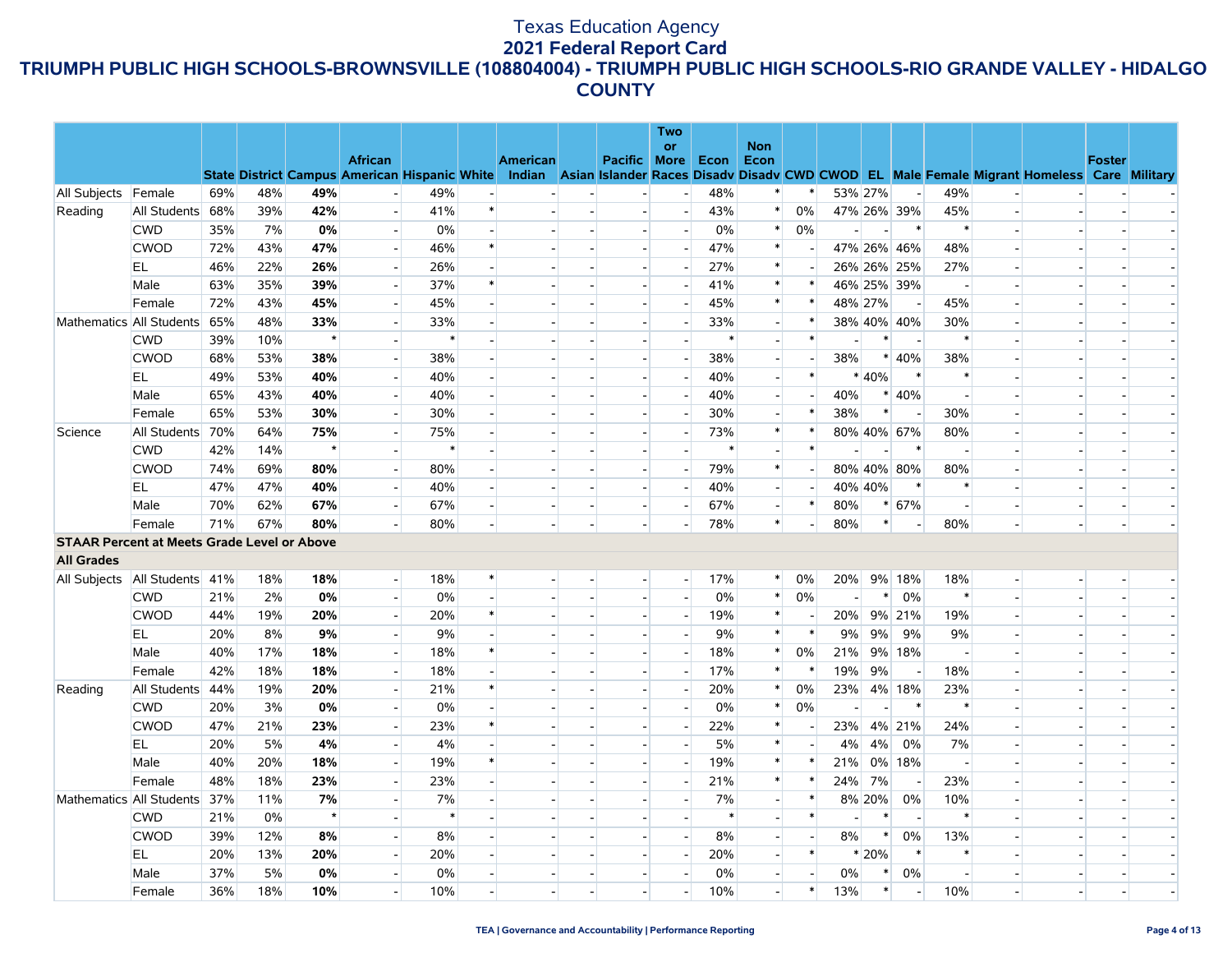|                   |                                             |     |       |         |                                                                        |        |        |                 |                          | <b>Two</b>               |        |            |                |                          |        |                          |                          |                                                                                    |        |                      |
|-------------------|---------------------------------------------|-----|-------|---------|------------------------------------------------------------------------|--------|--------|-----------------|--------------------------|--------------------------|--------|------------|----------------|--------------------------|--------|--------------------------|--------------------------|------------------------------------------------------------------------------------|--------|----------------------|
|                   |                                             |     |       |         |                                                                        |        |        |                 |                          | <b>or</b>                |        | <b>Non</b> |                |                          |        |                          |                          |                                                                                    |        |                      |
|                   |                                             |     |       |         | <b>African</b><br><b>State District Campus American Hispanic White</b> |        |        | <b>American</b> | <b>Pacific More</b>      |                          | Econ   | Econ       |                |                          |        |                          |                          | Indian Asian Islander Races Disadv Disadv CWD CWOD EL Male Female Migrant Homeless | Foster | <b>Care Military</b> |
| Science           | All Students 43%                            |     | 19%   | 19%     |                                                                        | 19%    |        |                 | $\overline{\phantom{a}}$ |                          | 20%    |            |                |                          |        | 20% 20% 33%              | 10%                      |                                                                                    |        |                      |
|                   | <b>CWD</b>                                  | 22% | 0%    | $\star$ | $\overline{\phantom{a}}$                                               | $\ast$ |        |                 | $\blacksquare$           |                          | $\ast$ |            | $\ast$         |                          |        | $\ast$                   | $\overline{\phantom{a}}$ |                                                                                    |        |                      |
|                   | <b>CWOD</b>                                 | 46% | 21%   | 20%     | $\overline{a}$                                                         | 20%    |        |                 |                          |                          | 21%    | $\ast$     |                |                          |        | 20% 20% 40%              | 10%                      |                                                                                    |        |                      |
|                   | EL.                                         | 17% | 16%   | 20%     |                                                                        | 20%    |        |                 |                          |                          | 20%    |            |                | 20% 20%                  |        | $\ast$                   | $\ast$                   |                                                                                    |        |                      |
|                   | Male                                        | 44% | 19%   | 33%     |                                                                        | 33%    |        |                 |                          |                          | 33%    |            | $\ast$         | 40%                      |        | * 33%                    |                          |                                                                                    |        |                      |
|                   | Female                                      | 42% | 19%   | 10%     |                                                                        | 10%    |        |                 |                          |                          | 11%    | $\ast$     |                | 10%                      | $\ast$ | $\overline{a}$           | 10%                      |                                                                                    |        |                      |
|                   | <b>STAAR Percent at Masters Grade Level</b> |     |       |         |                                                                        |        |        |                 |                          |                          |        |            |                |                          |        |                          |                          |                                                                                    |        |                      |
| <b>All Grades</b> |                                             |     |       |         |                                                                        |        |        |                 |                          |                          |        |            |                |                          |        |                          |                          |                                                                                    |        |                      |
|                   | All Subjects All Students 18%               |     | 2%    | 0%      |                                                                        | 0%     | $\ast$ |                 |                          | $\overline{\phantom{a}}$ | 0%     | *          | 0%             |                          | 0% 0%  | $0\%$                    | 0%                       |                                                                                    |        |                      |
|                   | <b>CWD</b>                                  | 7%  | 0%    | 0%      | $\overline{\phantom{a}}$                                               | $0\%$  |        |                 |                          |                          | 0%     | $\ast$     | 0%             | $\overline{\phantom{a}}$ |        | 0%                       | $\ast$                   |                                                                                    |        |                      |
|                   | <b>CWOD</b>                                 | 19% | 2%    | 0%      |                                                                        | 0%     | $\ast$ |                 |                          |                          | 0%     | $\ast$     |                | $0\%$                    | 0%     | 0%                       | 0%                       |                                                                                    |        |                      |
|                   | EL.                                         | 7%  | 0%    | 0%      |                                                                        | $0\%$  |        |                 |                          |                          | 0%     | $\ast$     | $\ast$         | $0\%$                    | 0%     | 0%                       | 0%                       |                                                                                    |        |                      |
|                   | Male                                        | 17% | 2%    | 0%      |                                                                        | 0%     |        |                 |                          |                          | 0%     | $\ast$     | 0%             | 0%                       | $0\%$  | 0%                       | $\overline{\phantom{a}}$ |                                                                                    |        |                      |
|                   | Female                                      | 19% | $1\%$ | 0%      |                                                                        | 0%     |        |                 |                          |                          | 0%     | $\ast$     |                | $0\%$                    | 0%     | $\overline{a}$           | 0%                       |                                                                                    |        |                      |
| Reading           | All Students                                | 18% | $1\%$ | 0%      |                                                                        | 0%     |        |                 |                          |                          | 0%     | $\ast$     | 0%             | 0%                       | 0%     | 0%                       | 0%                       |                                                                                    |        |                      |
|                   | <b>CWD</b>                                  | 6%  | 0%    | 0%      |                                                                        | 0%     |        |                 |                          |                          | 0%     | $\ast$     | 0%             | $\overline{\phantom{a}}$ |        | $\ast$                   | $\ast$                   |                                                                                    |        |                      |
|                   | <b>CWOD</b>                                 | 20% | 1%    | 0%      |                                                                        | 0%     |        |                 |                          |                          | 0%     | $\ast$     |                | $0\%$                    | $0\%$  | 0%                       | 0%                       |                                                                                    |        |                      |
|                   | EL.                                         | 7%  | 0%    | 0%      | $\overline{\phantom{a}}$                                               | 0%     |        |                 |                          |                          | 0%     | $\ast$     | $\overline{a}$ | $0\%$                    | 0%     | $0\%$                    | 0%                       |                                                                                    |        |                      |
|                   | Male                                        | 16% | $1\%$ | 0%      | $\overline{\phantom{a}}$                                               | 0%     |        |                 |                          |                          | 0%     | $\ast$     | $\ast$         | $0\%$                    | $0\%$  | $0\%$                    | $\overline{a}$           |                                                                                    |        |                      |
|                   | Female                                      | 21% | 1%    | 0%      |                                                                        | 0%     |        |                 |                          |                          | 0%     | $\ast$     | $\ast$         | 0%                       | 0%     | $\overline{a}$           | 0%                       |                                                                                    |        |                      |
|                   | Mathematics All Students                    | 17% | 2%    | 0%      |                                                                        | 0%     |        |                 |                          |                          | 0%     |            | $\ast$         | 0%                       | 0%     | 0%                       | 0%                       |                                                                                    |        |                      |
|                   | <b>CWD</b>                                  | 8%  | 0%    | $\star$ |                                                                        | $\ast$ |        |                 |                          |                          | $\ast$ |            | $\ast$         |                          |        | $\overline{\phantom{a}}$ | $\ast$                   |                                                                                    |        |                      |
|                   | <b>CWOD</b>                                 | 18% | 3%    | 0%      |                                                                        | 0%     |        |                 |                          |                          | 0%     |            |                | $0\%$                    | $\ast$ | 0%                       | $0\%$                    |                                                                                    |        |                      |
|                   | EL.                                         | 8%  | 0%    | 0%      |                                                                        | 0%     |        |                 |                          |                          | 0%     |            | $\ast$         | $\ast$                   | 0%     | $\ast$                   | $\ast$                   |                                                                                    |        |                      |
|                   | Male                                        | 18% | 2%    | 0%      |                                                                        | 0%     |        |                 |                          |                          | 0%     |            |                | 0%                       |        | 0%                       |                          |                                                                                    |        |                      |
|                   | Female                                      | 16% | 3%    | 0%      |                                                                        | 0%     |        |                 |                          |                          | 0%     |            | $\ast$         | 0%                       | $\ast$ |                          | 0%                       |                                                                                    |        |                      |
| Science           | All Students                                | 19% | 4%    | 0%      |                                                                        | 0%     |        |                 |                          |                          | 0%     | $\ast$     | $\ast$         | $0\%$                    | 0%     | 0%                       | 0%                       |                                                                                    |        |                      |
|                   | <b>CWD</b>                                  | 8%  | 0%    | $\star$ |                                                                        | $\ast$ |        |                 |                          |                          | $\ast$ |            | $\ast$         |                          |        | $\ast$                   |                          |                                                                                    |        |                      |
|                   | <b>CWOD</b>                                 | 20% | 4%    | 0%      |                                                                        | $0\%$  |        |                 |                          |                          | 0%     | $\ast$     |                | 0%                       | 0%     | 0%                       | 0%                       |                                                                                    |        |                      |
|                   | EL.                                         | 4%  | 0%    | 0%      |                                                                        | 0%     |        |                 |                          |                          | 0%     |            |                | 0%                       | 0%     | $\ast$                   | $\ast$                   |                                                                                    |        |                      |
|                   | Male                                        | 20% | 7%    | 0%      |                                                                        | 0%     |        |                 |                          |                          | 0%     |            | $\ast$         | 0%                       |        | $0\%$                    |                          |                                                                                    |        |                      |
|                   | Female                                      | 18% | 0%    | 0%      |                                                                        | 0%     |        |                 |                          |                          | 0%     | $\ast$     |                | 0%                       | $\ast$ |                          | 0%                       |                                                                                    |        |                      |

- Indicates there are no students in the group.

\* Indicates results are masked due to small numbers to protect student confidentiality.

# **Part (iii): Academic Growth and Graduation Rate**

#### **Part (iii)(I): Academic Growth**

This section provides information on students' academic growth for mathematics and reading/ELA for public elementary schools and secondary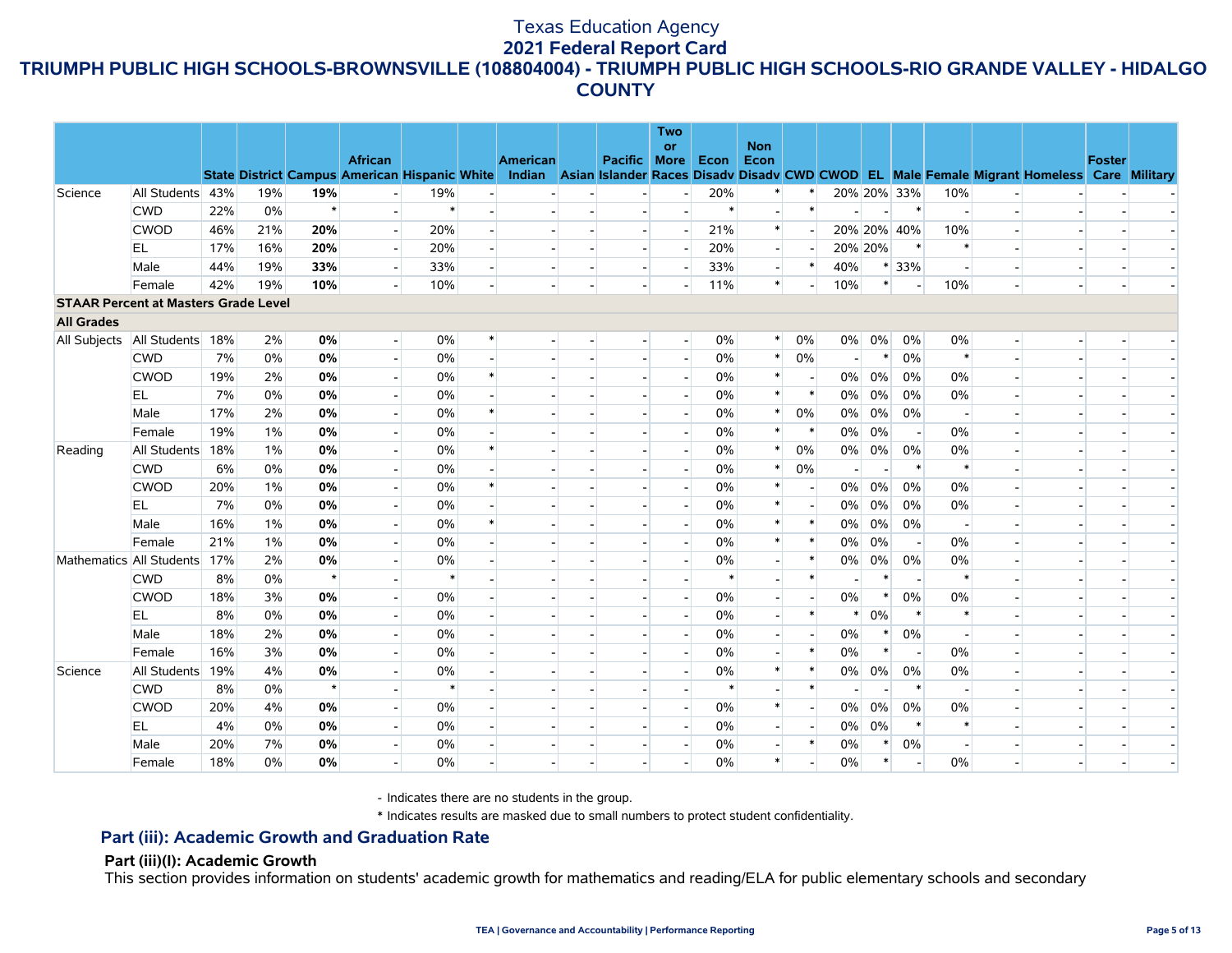### Texas Education Agency **2021 Federal Report Card**

# **TRIUMPH PUBLIC HIGH SCHOOLS-BROWNSVILLE (108804004) - TRIUMPH PUBLIC HIGH SCHOOLS-RIO GRANDE VALLEY - HIDALGO COUNTY**

schools which don't have a graduation rate, for the 2020-21 school year. These results include all students tested, regardless of whether they were in the accountability subset. (CWD: children with disability; CWOD: children without disability; EL: English learner)

 *USDE waived reporting requirements in Section 1111(h)(1)(C)(iii)(I) (other academic indicator results for schools that are not high schools) for the 2020-21 school year.*

**Part (iii)(II): Graduation Rate** This section provides information on high school graduation rates for the class of 2020.

# **There is no data for this campus.**

## **Part (iv): English Language Proficiency**

This section provides information on the number and percentage of English learners achieving English language proficiency based on the 2021 Texas English Language Proficiency Assessment System (TELPAS) data. (EL: English learner)

| <b>Total</b> | <b>EL in Proficiency</b> | Rate of     |
|--------------|--------------------------|-------------|
| <b>Class</b> | of EL                    | Proficiency |
|              |                          |             |

- Indicates there are no students in the group.
- \* Indicates results are masked due to small numbers to protect student confidentiality.

 $\diamond$  Indicates data reporting does not meet for Minimum Size.

## **Part (v): School Quality or Student Success (SQSS)**

This section provides information on school quality or student success, which is college, career and military readiness (CCMR) for high schools and average performance rate of the three STAAR performance levels of all students, regardless of whether they were in the accountability subset, for elementary and secondary schools without a graduation rate. (CWD: children with disability; EL: English learner)

|                                                                             | All | <b>African</b><br><b>Students American Hispanic White</b> |     |        | <b>American</b><br>Indian |                          | <b>Pacific</b><br>Asian Islander Races Disady CWD | <b>Two</b><br>or<br><b>More</b> | Econ |     | EL  |
|-----------------------------------------------------------------------------|-----|-----------------------------------------------------------|-----|--------|---------------------------|--------------------------|---------------------------------------------------|---------------------------------|------|-----|-----|
| Student Success (Student Achievement Domain Score: STAAR Component Only)    |     |                                                           |     |        |                           |                          |                                                   |                                 |      |     |     |
| STAAR Component Score                                                       | 22  | $\overline{\phantom{a}}$                                  | 21  | $\ast$ |                           | $\overline{\phantom{a}}$ |                                                   | $\overline{\phantom{0}}$        | 21   | 0   |     |
| <b>School Quality (College, Career, and Military Readiness Performance)</b> |     |                                                           |     |        |                           |                          |                                                   |                                 |      |     |     |
| %Students meeting CCMR                                                      | 15% |                                                           | 15% |        |                           | $\overline{\phantom{a}}$ |                                                   |                                 | 16%  | 40% | 43% |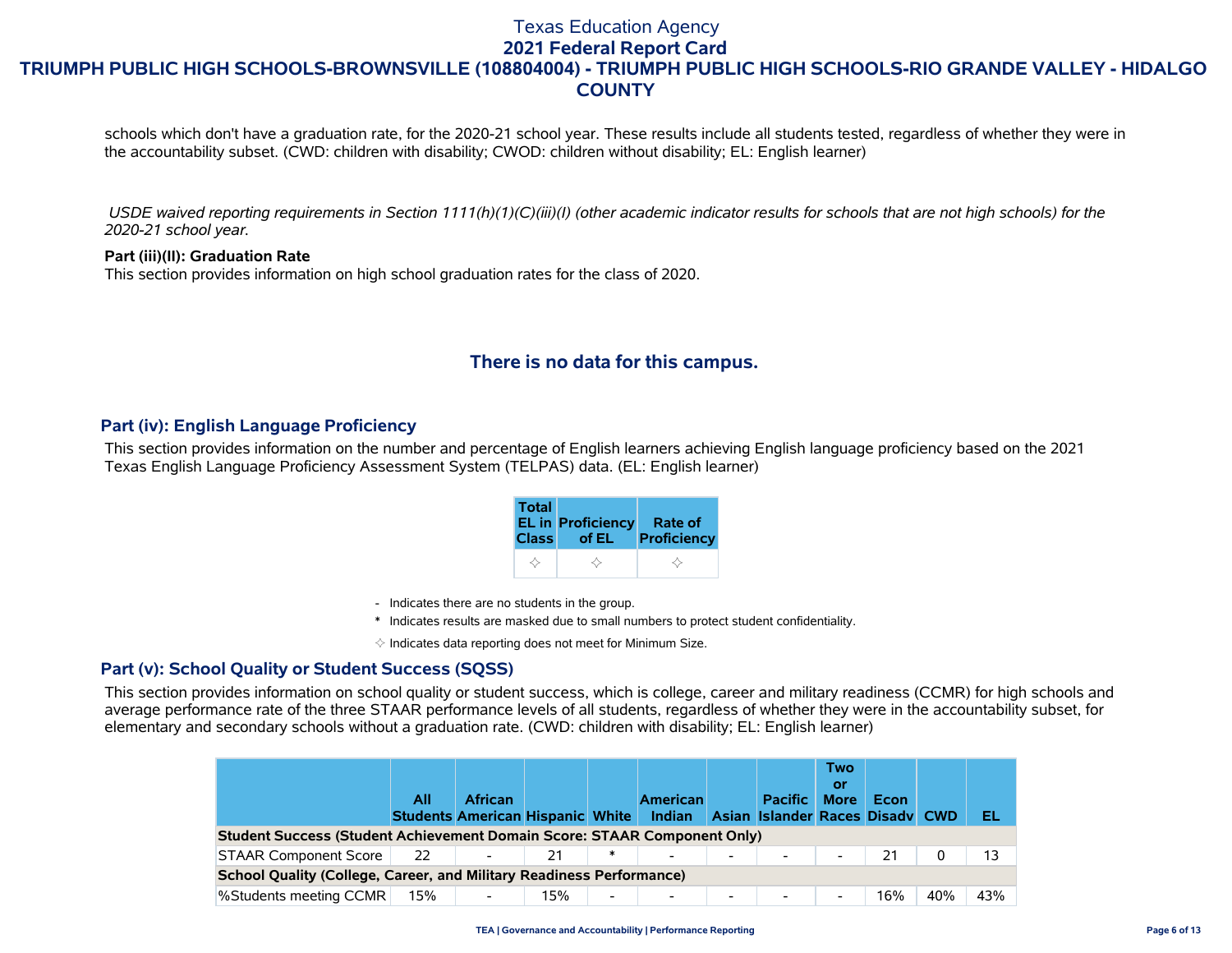Texas Education Agency

**2021 Federal Report Card**

**TRIUMPH PUBLIC HIGH SCHOOLS-BROWNSVILLE (108804004) - TRIUMPH PUBLIC HIGH SCHOOLS-RIO GRANDE VALLEY - HIDALGO COUNTY**

- Indicates there are no students in the group.

\* Indicates results are masked due to small numbers to protect student confidentiality.

#### **Part (vi): Goal Meeting Status**

This section provides information on the progress of all students and each student group toward meeting the long-term goals or interim objectives on STAAR academic performance, federal graduation rate, and English learners' language proficiency. (CWD: children with disability; EL: English learner)

 *USDE waived reporting requirements in Section 1111(h)(1)(C)(vi) (progress toward meeting long-term goals and measurements of interim progress) for the 2020-21 school year.*

#### **Part (vii): STAAR Participation**

This section provides the percentage of students assessed and not assessed on STAAR for mathematics, reading/ELA, and science. (CWD: children with disability; CWOD: children without disability; EL: English learner)

|                           |              |      | <b>African</b>                        |      |        | <b>American</b>                                                           | <b>Pacific</b> | <b>Two</b><br>or<br><b>More</b> | <b>Econ</b> | <b>Non</b><br>Econ |         |      |         |              |     |        |
|---------------------------|--------------|------|---------------------------------------|------|--------|---------------------------------------------------------------------------|----------------|---------------------------------|-------------|--------------------|---------|------|---------|--------------|-----|--------|
|                           |              |      | <b>Campus American Hispanic White</b> |      |        | Indian Asian Islander Races Disadv Disadv CWD CWOD EL Male Female Migrant |                |                                 |             |                    |         |      |         |              |     |        |
| <b>Participation Rate</b> |              |      |                                       |      |        |                                                                           |                |                                 |             |                    |         |      |         |              |     |        |
| <b>All Subjects</b>       | All Students | 87%  |                                       | 87%  | $\ast$ |                                                                           |                |                                 | 89%         | 57%                | 91%     |      |         | 86% 86% 95%  | 82% |        |
|                           | <b>CWD</b>   | 91%  |                                       | 91%  |        |                                                                           |                |                                 | 90%         | $\ast$             | 91%     |      |         | $*100\%$     | 83% |        |
|                           | <b>CWOD</b>  | 86%  |                                       | 86%  |        |                                                                           |                |                                 | 89%         | 50%                |         |      | 86% 85% | 94%          | 82% | $\ast$ |
|                           | <b>EL</b>    | 86%  |                                       | 86%  |        |                                                                           |                |                                 | 90%         |                    |         |      | 85% 86% | 85%          | 86% |        |
|                           | Male         | 95%  |                                       | 95%  |        |                                                                           |                |                                 | 95%         |                    | $*100%$ |      | 94% 85% | 95%          |     | $\ast$ |
|                           | Female       | 82%  |                                       | 82%  |        |                                                                           |                |                                 | 85%         |                    | 50% 83% |      | 82% 86% |              | 82% |        |
| Reading                   | All Students | 91%  |                                       | 91%  |        |                                                                           |                |                                 | 92%         |                    | $*100%$ |      | 90% 90% | 93%          | 89% | $\ast$ |
|                           | <b>CWD</b>   | 100% |                                       | 100% |        |                                                                           |                |                                 | 100%        |                    | * 100%  |      |         | $\ast$       |     |        |
|                           | <b>CWOD</b>  | 90%  |                                       | 90%  |        |                                                                           |                |                                 | 91%         |                    |         |      | 90% 89% | 92%          | 89% | $\ast$ |
|                           | <b>EL</b>    | 90%  |                                       | 90%  |        |                                                                           |                |                                 | 93%         | $\ast$             |         |      | 89% 90% | 80%          | 95% |        |
|                           | Male         | 93%  |                                       | 93%  |        |                                                                           |                |                                 | 93%         | $\ast$             |         |      | 92% 80% | 93%          |     | $\ast$ |
|                           | Female       | 89%  |                                       | 89%  |        |                                                                           |                |                                 | 91%         | $\ast$             |         |      | 89% 95% |              | 89% |        |
| <b>Mathematics</b>        | All Students | 71%  |                                       | 71%  |        |                                                                           |                |                                 | 79%         |                    |         |      |         | 72% 71% 100% | 63% |        |
|                           | <b>CWD</b>   |      |                                       |      |        |                                                                           |                |                                 |             |                    |         |      |         |              |     |        |
|                           | <b>CWOD</b>  | 72%  |                                       | 72%  |        |                                                                           |                |                                 | 81%         |                    |         |      |         | 72% 67% 100% | 62% |        |
|                           | <b>EL</b>    | 71%  |                                       | 71%  |        |                                                                           |                |                                 | 83%         | $\ast$             |         |      | 67% 71% |              | 67% |        |
|                           | Male         | 100% |                                       | 100% |        |                                                                           |                |                                 | 100%        |                    |         | 100% |         | $*100%$      |     |        |
|                           | Female       | 63%  |                                       | 63%  |        |                                                                           |                |                                 | 71%         | $\ast$             |         |      | 62% 67% |              | 63% |        |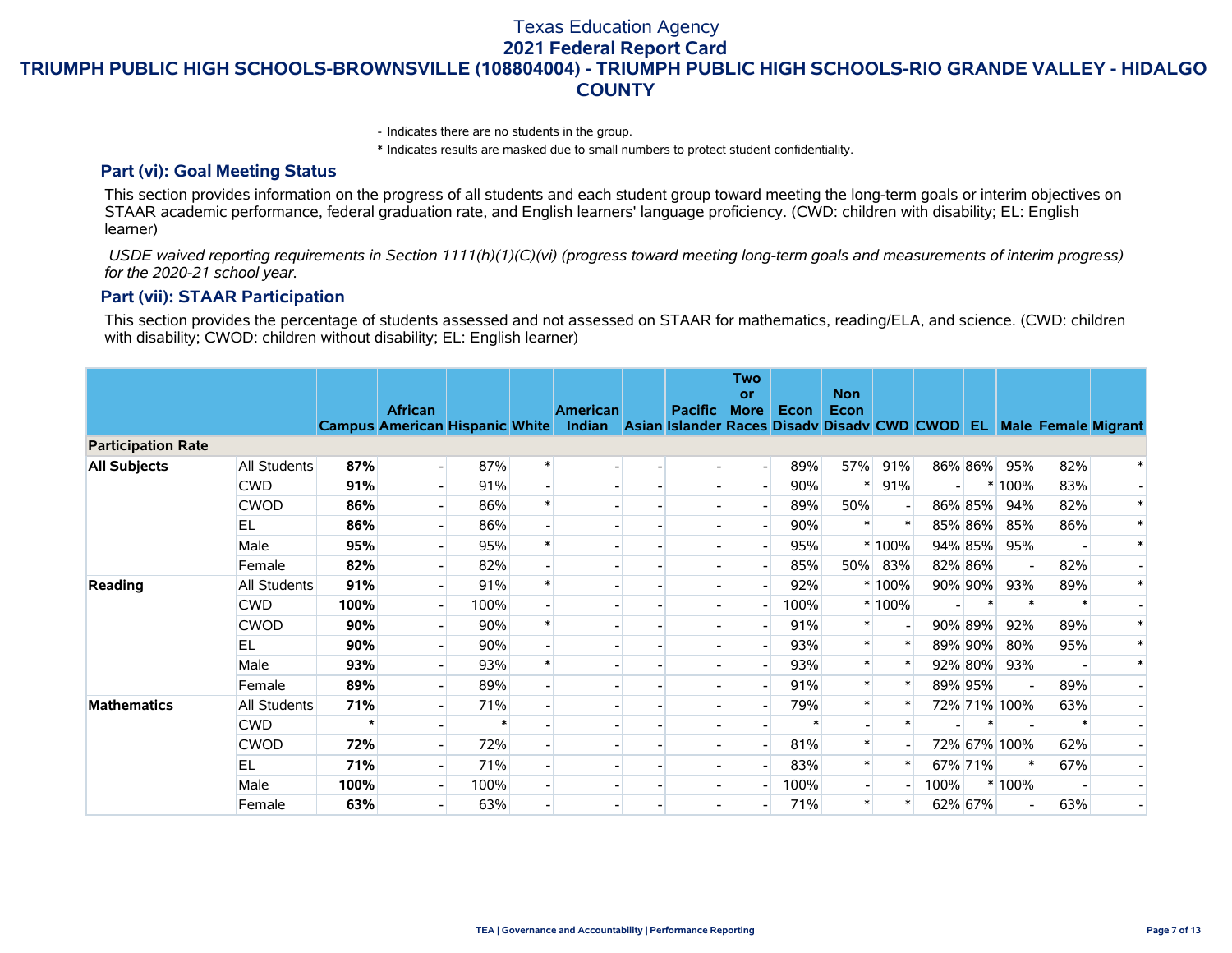# Texas Education Agency **2021 Federal Report Card**

# **TRIUMPH PUBLIC HIGH SCHOOLS-BROWNSVILLE (108804004) - TRIUMPH PUBLIC HIGH SCHOOLS-RIO GRANDE VALLEY - HIDALGO COUNTY**

|                                          |                     |         |                                                         |        |                          |                                                                                              |                                            |                          | <b>Two</b>               |        |                          |                |        |                          |                                          |        |        |
|------------------------------------------|---------------------|---------|---------------------------------------------------------|--------|--------------------------|----------------------------------------------------------------------------------------------|--------------------------------------------|--------------------------|--------------------------|--------|--------------------------|----------------|--------|--------------------------|------------------------------------------|--------|--------|
|                                          |                     |         |                                                         |        |                          |                                                                                              |                                            |                          | <b>or</b>                |        | <b>Non</b>               |                |        |                          |                                          |        |        |
|                                          |                     |         | <b>African</b><br><b>Campus American Hispanic White</b> |        |                          | <b>American</b><br>Indian Asian Islander Races Disadv Disadv CWD CWOD EL Male Female Migrant |                                            | Pacific                  | <b>More</b>              | Econ   | Econ                     |                |        |                          |                                          |        |        |
| <b>Science</b>                           | <b>All Students</b> | 89%     |                                                         | 89%    |                          |                                                                                              |                                            |                          |                          | 88%    | $\ast$                   | ∗              |        |                          | 88% 83% 100%                             | 83%    |        |
|                                          | <b>CWD</b>          | $\star$ |                                                         | $\ast$ |                          | $\overline{\phantom{0}}$                                                                     | $\overline{a}$                             |                          |                          | $\ast$ | $\overline{a}$           | $\ast$         |        |                          | $\ast$                                   |        |        |
|                                          | CWOD                | 88%     |                                                         | 88%    |                          |                                                                                              |                                            |                          |                          | 88%    | $\ast$                   |                |        |                          | 88% 83% 100%                             | 83%    |        |
|                                          | EL.                 | 83%     | $\overline{\phantom{a}}$                                | 83%    |                          |                                                                                              | $\overline{a}$                             | $\overline{a}$           | $\sim$                   | 83%    | $\overline{\phantom{a}}$ |                |        | 83% 83%                  | $\ast$                                   | $\ast$ |        |
|                                          | Male                | 100%    | $\overline{a}$                                          | 100%   | $\overline{\phantom{a}}$ | $\overline{\phantom{a}}$                                                                     | $\blacksquare$                             | $\overline{\phantom{a}}$ |                          | 100%   | $\overline{a}$           | $\ast$         | 100%   |                          | * 100%                                   |        |        |
|                                          | Female              | 83%     |                                                         | 83%    |                          |                                                                                              | $\overline{\phantom{a}}$                   |                          |                          | 82%    | $\ast$                   |                | 83%    | $\ast$                   | $\overline{\phantom{a}}$                 | 83%    |        |
| <b>SAT/ACT All Subjects All Students</b> |                     | 0%      |                                                         | 0%     |                          |                                                                                              | $\overline{\phantom{a}}$                   |                          |                          | $\ast$ | $\ast$                   | $\ast$         | 0%     | $\ast$                   | $\Box$                                   | 0%     |        |
|                                          | <b>CWD</b>          | $\star$ |                                                         | $\ast$ |                          |                                                                                              |                                            |                          |                          | $\ast$ |                          | $\ast$         |        | $\overline{\phantom{a}}$ | $\overline{\phantom{a}}$                 | $\ast$ |        |
|                                          | <b>CWOD</b>         | 0%      |                                                         | $0\%$  |                          | $\overline{\phantom{0}}$                                                                     | $\overline{a}$                             | $\overline{a}$           |                          | $\ast$ | $\ast$                   |                | 0%     | $\ast$                   | $\overline{a}$                           | 0%     |        |
|                                          | <b>EL</b>           | $\star$ |                                                         | $\ast$ |                          | $\blacksquare$                                                                               |                                            | $\overline{\phantom{a}}$ |                          | $\ast$ | $\ast$                   |                | $\ast$ | $\ast$                   |                                          | $\ast$ |        |
|                                          | Male                |         |                                                         |        |                          |                                                                                              | $\overline{\phantom{a}}$                   |                          |                          |        |                          |                |        |                          | $\blacksquare$                           |        |        |
|                                          |                     | 0%      |                                                         | 0%     |                          | $\overline{\phantom{a}}$<br>$\overline{a}$                                                   | $\overline{\phantom{a}}$<br>$\overline{a}$ | $\overline{\phantom{a}}$ |                          | $\ast$ | $\overline{a}$<br>$\ast$ | $\ast$         | $0\%$  | $\ast$                   | $\overline{\phantom{a}}$<br>$\mathbf{L}$ | $0\%$  |        |
|                                          | Female              |         |                                                         |        |                          |                                                                                              |                                            | $\overline{\phantom{a}}$ |                          |        |                          |                |        |                          |                                          |        |        |
| <b>Non-Participation Rate</b>            |                     |         |                                                         |        | $\ast$                   |                                                                                              |                                            |                          |                          |        |                          |                |        |                          |                                          |        |        |
| <b>All Subjects</b>                      | All Students        | 13%     | $\overline{\phantom{a}}$                                | 13%    |                          | $\blacksquare$                                                                               | $\overline{\phantom{a}}$                   | $\overline{\phantom{a}}$ | $\overline{a}$           | 11%    | 43%<br>$\pmb{\ast}$      | 9%             |        | 14% 14%<br>$\ast$        | 5%                                       | 18%    |        |
|                                          | <b>CWD</b>          | 9%      | $\overline{\phantom{a}}$                                | 9%     | $\ast$                   | $\overline{\phantom{a}}$                                                                     | $\overline{\phantom{a}}$                   | $\overline{\phantom{a}}$ | $\overline{\phantom{a}}$ | 10%    |                          | 9%             |        |                          | 0%                                       | 17%    |        |
|                                          | <b>CWOD</b>         | 14%     | $\overline{a}$                                          | 14%    |                          |                                                                                              | $\overline{a}$                             | $\overline{\phantom{a}}$ |                          | 11%    | 50%                      |                |        | 14% 15%                  | 6%                                       | 18%    |        |
|                                          | EL                  | 14%     |                                                         | 14%    |                          |                                                                                              | $\overline{\phantom{a}}$                   |                          |                          | 10%    | $\ast$                   | $\ast$         |        | 15% 14%                  | 15%                                      | 14%    |        |
|                                          | Male                | 5%      |                                                         | 5%     | $\ast$                   |                                                                                              | $\overline{a}$                             |                          |                          | 5%     | $\pmb{\ast}$             | 0%             |        | 6% 15%                   | 5%                                       |        |        |
|                                          | Female              | 18%     | $\overline{\phantom{a}}$                                | 18%    | $\overline{a}$           | $\overline{\phantom{0}}$                                                                     | $\overline{a}$                             | $\overline{a}$           | $\overline{\phantom{a}}$ | 15%    | 50%                      | 17%            |        | 18% 14%                  | $\sim$                                   | 18%    |        |
| Reading                                  | All Students        | 9%      | $\overline{\phantom{a}}$                                | 9%     | $\ast$                   | $\overline{\phantom{a}}$                                                                     | $\overline{\phantom{a}}$                   | $\overline{a}$           | $\overline{\phantom{a}}$ | 8%     | $\ast$                   | $0\%$          |        | 10% 10%                  | 7%                                       | 11%    |        |
|                                          | <b>CWD</b>          | 0%      | $\blacksquare$                                          | $0\%$  |                          |                                                                                              | $\overline{\phantom{a}}$                   | $\overline{\phantom{a}}$ |                          | 0%     | $\pmb{\ast}$             | $0\%$          |        | $\ast$                   | $\ast$                                   | $\ast$ |        |
|                                          | <b>CWOD</b>         | 10%     |                                                         | 10%    | $\ast$                   |                                                                                              |                                            | $\overline{\phantom{a}}$ |                          | 9%     | $\ast$                   |                |        | 10% 11%                  | 8%                                       | 11%    |        |
|                                          | <b>EL</b>           | 10%     |                                                         | 10%    |                          |                                                                                              |                                            |                          |                          | 7%     | $\ast$                   | $\ast$         |        | 11% 10%                  | 20%                                      | 5%     |        |
|                                          | Male                | 7%      | $\overline{a}$                                          | 7%     | $\ast$                   |                                                                                              | $\overline{a}$                             | $\sim$                   | $\overline{a}$           | 7%     | $\ast$                   | $\ast$         |        | 8% 20%                   | 7%                                       |        | $\ast$ |
|                                          | Female              | 11%     | $\overline{\phantom{0}}$                                | 11%    | $\overline{a}$           | $\overline{\phantom{a}}$                                                                     | $\overline{\phantom{a}}$                   | $\overline{\phantom{a}}$ |                          | 9%     | $\ast$                   | $\ast$         | 11%    | 5%                       | $\sim$                                   | 11%    |        |
| <b>Mathematics</b>                       | All Students        | 29%     |                                                         | 29%    |                          |                                                                                              |                                            | $\overline{\phantom{a}}$ |                          | 21%    | $\ast$                   | $\ast$         |        | 28% 29%                  | $0\%$                                    | 37%    |        |
|                                          | <b>CWD</b>          | $\star$ |                                                         | $\ast$ |                          |                                                                                              | $\overline{a}$                             |                          |                          | $\ast$ | $\overline{a}$           | $\ast$         |        | $\ast$                   | $\mathbb{Z}^2$                           | $\ast$ |        |
|                                          | <b>CWOD</b>         | 28%     |                                                         | 28%    |                          |                                                                                              | $\overline{a}$                             |                          |                          | 19%    | $\ast$                   |                |        | 28% 33%                  | 0%                                       | 38%    |        |
|                                          | <b>EL</b>           | 29%     | $\overline{\phantom{a}}$                                | 29%    |                          | $\equiv$                                                                                     | $\overline{a}$                             | $\sim$                   | H                        | 17%    | $\ast$                   | $\ast$         |        | 33% 29%                  | $\pmb{\ast}$                             | 33%    |        |
|                                          | Male                | 0%      | $\overline{a}$                                          | $0\%$  | $\overline{a}$           | $\blacksquare$                                                                               | $\blacksquare$                             | $\blacksquare$           | $\overline{\phantom{a}}$ | 0%     | $\overline{a}$           | $\blacksquare$ | 0%     | $\ast$                   | $0\%$                                    |        |        |
|                                          | Female              | 37%     | $\blacksquare$                                          | 37%    |                          | $\overline{\phantom{a}}$                                                                     | $\overline{\phantom{a}}$                   | $\overline{\phantom{a}}$ |                          | 29%    | $\ast$                   | $\ast$         |        | 38% 33%                  | $\sim$                                   | 37%    |        |
| <b>Science</b>                           | All Students        | 11%     |                                                         | 11%    |                          |                                                                                              | $\overline{a}$                             | $\overline{\phantom{a}}$ |                          | 12%    | $\ast$                   | $\ast$         |        | 12% 17%                  | 0%                                       | 17%    |        |
|                                          | <b>CWD</b>          | $\star$ |                                                         | $\ast$ |                          |                                                                                              |                                            |                          |                          | $\ast$ | $\overline{\phantom{a}}$ | $\ast$         |        |                          | $\ast$                                   |        |        |
|                                          | <b>CWOD</b>         | 12%     | $\overline{\phantom{a}}$                                | 12%    |                          |                                                                                              | $\overline{a}$                             | $\overline{a}$           |                          | 12%    | $\ast$                   |                |        | 12% 17%                  | 0%                                       | 17%    |        |
|                                          | <b>EL</b>           | 17%     | $\overline{\phantom{a}}$                                | 17%    |                          | $\overline{\phantom{0}}$                                                                     |                                            | $\overline{\phantom{a}}$ |                          | 17%    | $\overline{\phantom{a}}$ |                |        | 17% 17%                  | $\ast$                                   | $\ast$ |        |
|                                          | Male                | 0%      |                                                         | 0%     |                          |                                                                                              |                                            |                          |                          | 0%     |                          | $\ast$         | $0\%$  | $\ast$                   | $0\%$                                    |        |        |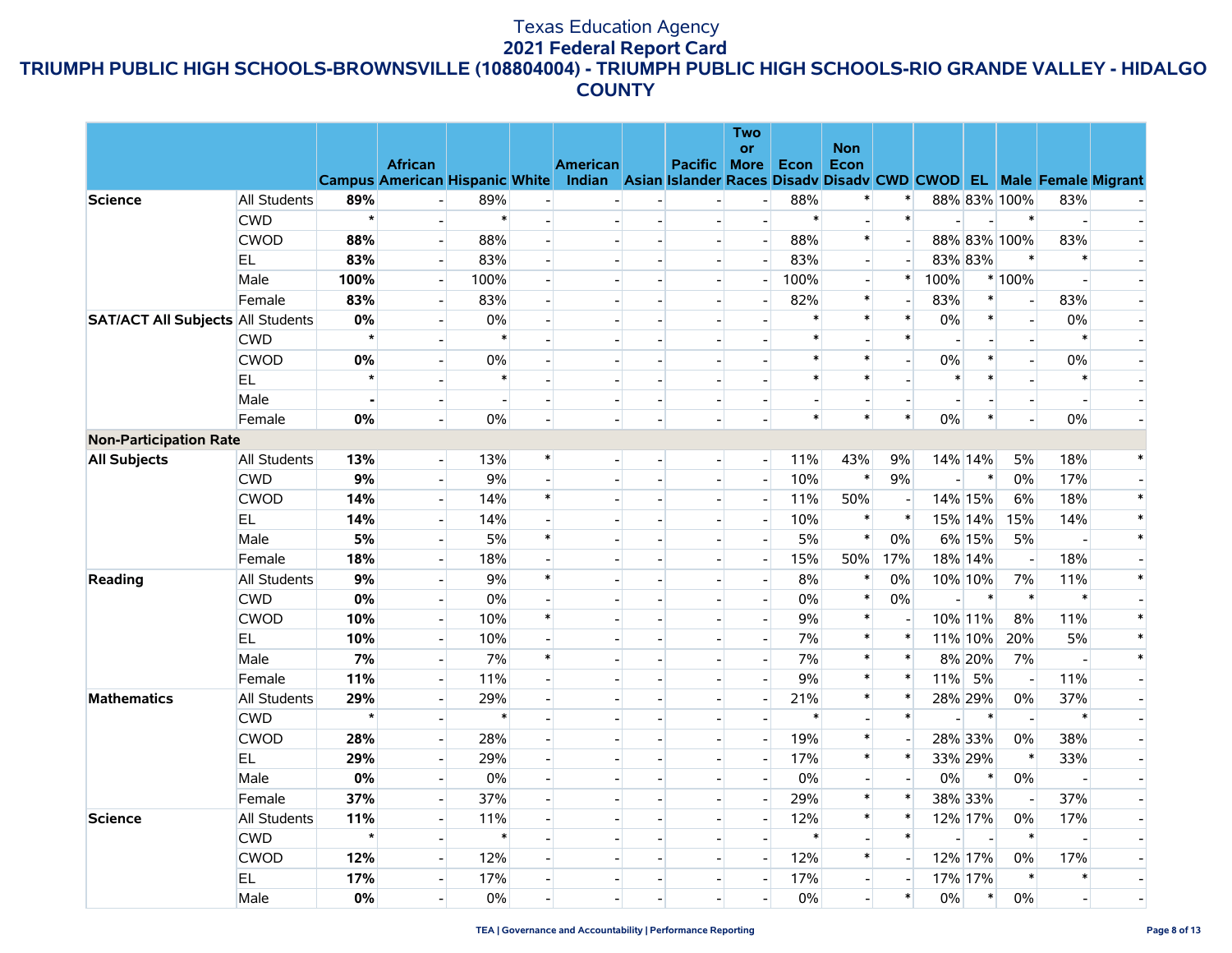|                                          |             |      | <b>African</b><br><b>Campus American Hispanic White</b> |      | <b>American</b> | <b>Pacific</b><br>Indian Asian Islander Races Disady Disady CWD CWOD EL | <b>Two</b><br>or<br><b>More</b> | Econ | <b>Non</b><br>Econ |      |  |      | <b>Male Female Migrant</b> |
|------------------------------------------|-------------|------|---------------------------------------------------------|------|-----------------|-------------------------------------------------------------------------|---------------------------------|------|--------------------|------|--|------|----------------------------|
| <b>Science</b>                           | Female      | 17%  |                                                         | 17%  |                 |                                                                         |                                 | 18%  |                    | 17%  |  | 17%  |                            |
| <b>SAT/ACT All Subjects All Students</b> |             | 100% |                                                         | 100% |                 |                                                                         |                                 |      |                    | 100% |  | 100% |                            |
|                                          | <b>CWD</b>  |      |                                                         |      |                 |                                                                         |                                 |      |                    |      |  |      |                            |
|                                          | <b>CWOD</b> | 100% |                                                         | 100% |                 |                                                                         |                                 |      |                    | 100% |  | 100% |                            |
|                                          | IEL         |      |                                                         |      |                 |                                                                         |                                 |      |                    |      |  |      |                            |
|                                          | Male        |      |                                                         |      |                 |                                                                         |                                 |      |                    |      |  |      |                            |
|                                          | Female      | 100% |                                                         | 100% |                 |                                                                         |                                 |      |                    | 100% |  | 100% |                            |

- Indicates there are no students in the group.

\* Indicates results are masked due to small numbers to protect student confidentiality.

### **Part (viii): Civil Rights Data**

Part (viii)(I) This section provides information from the 2017-18 CRDC surveys, submitted by school districts to the Office for Civil Rights on measures of school quality, climate, and safety, including counts of in-school suspensions, out-of-school suspensions, expulsions, school related arrests, referrals to law enforcement, chronic absenteeism (including both excused and unexcused absences), incidences of violence, including bullying and harassment. (EL: English learner)

# **There is no data for this campus.**

**Part (viii)(II)** This section provides information from the 2017-18 CRDC surveys, submitted by school districts to the Office for Civil Rights, on the number of students enrolled in preschool programs and accelerated coursework to earn postsecondary credit while still in high school.

# **There is no data for this campus.**

### **Part (ix): Teacher Quality Data**

This section provides information on the professional qualifications of teachers, including information disaggregated by high- and low-poverty schools on the number and percentage of (I) inexperienced teacher, principals, and other school leaders; (II) teachers teaching with emergency or provisional credentials; and (III) teachers who are not teaching in the subject or field for which the teacher is certified or licensed.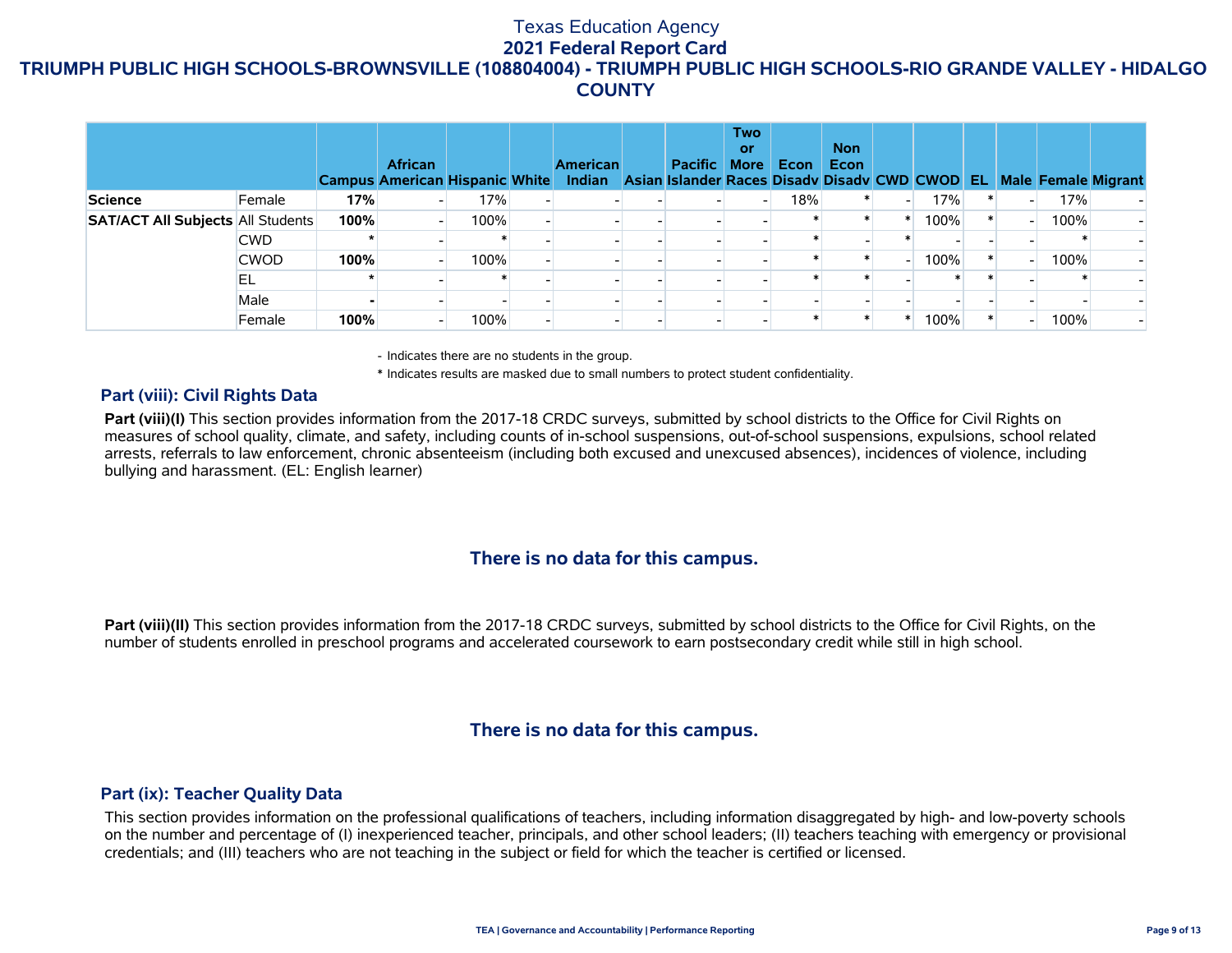| <b>High Poverty School</b>                                                                             |                       |       |
|--------------------------------------------------------------------------------------------------------|-----------------------|-------|
|                                                                                                        | <b>All School</b>     |       |
|                                                                                                        | <b>Number Percent</b> |       |
| Inexperienced Teachers, Principals, and Other School Leaders                                           | 0.9                   | 15.3% |
| Teachers Teaching with Emergency or Provisional Credentials                                            | 39                    | 79.6% |
| Teacher Who Are Not Teaching in the Subject or Field for Which<br>the Teacher is Certified or Licensed | 0.0                   |       |

- Indicates there are no data available in the group.

Blank cell indicates there are no data available in the group.

### **Part (x): Per-pupil Expenditure**

This section provides information on the per-pupil expenditures of federal, state, and local funds, including actual personnel expenditures and actual non-personnel expenditures, disaggregated by source of funds, for each school district and campus for the 2020-21 fiscal year.

 *To be updated by June 30th, 2022.*

## **Part (xi): STAAR Alternate 2 Participation**

This section provides information on the number and percentage of students with the most significant cognitive disabilities who take STAAR Alternate 2, by grade and subject for the 2020-21 school year.

|                    | <b>State</b><br>Number of | <b>State</b> |   | <b>Rate District District Campus Campus</b><br>Number Rate of Number Rate of<br>of ALT2 ALT2 of ALT2 ALT2 of ALT2 | ALT <sub>2</sub> |
|--------------------|---------------------------|--------------|---|-------------------------------------------------------------------------------------------------------------------|------------------|
| Grade 3            |                           |              |   |                                                                                                                   |                  |
| Reading            | 4,966                     | 1%           |   |                                                                                                                   |                  |
| <b>Mathematics</b> | 4,961                     | 1%           |   |                                                                                                                   |                  |
| Grade 4            |                           |              |   |                                                                                                                   |                  |
| Reading            | 5,046                     | 1%           | - |                                                                                                                   |                  |
| <b>Mathematics</b> | 5,040                     | 1%           |   |                                                                                                                   |                  |
| Grade 5            |                           |              |   |                                                                                                                   |                  |
| Reading            | 5,133                     | 1%           | ٠ |                                                                                                                   |                  |
| <b>Mathematics</b> | 5,138                     | 1%           |   |                                                                                                                   |                  |
| Science            | 5,130                     | 1%           |   |                                                                                                                   |                  |
| Grade 6            |                           |              |   |                                                                                                                   |                  |
| Reading            | 4,925                     | 1%           | ٠ |                                                                                                                   |                  |
| <b>Mathematics</b> | 4,923                     | 1%           |   |                                                                                                                   |                  |
| Grade 7            |                           |              |   |                                                                                                                   |                  |
| Reading            | 4,586                     | 1%           | ٠ |                                                                                                                   |                  |
| <b>Mathematics</b> | 4,581                     | 1%           |   |                                                                                                                   |                  |
| Grade 8            |                           |              |   |                                                                                                                   |                  |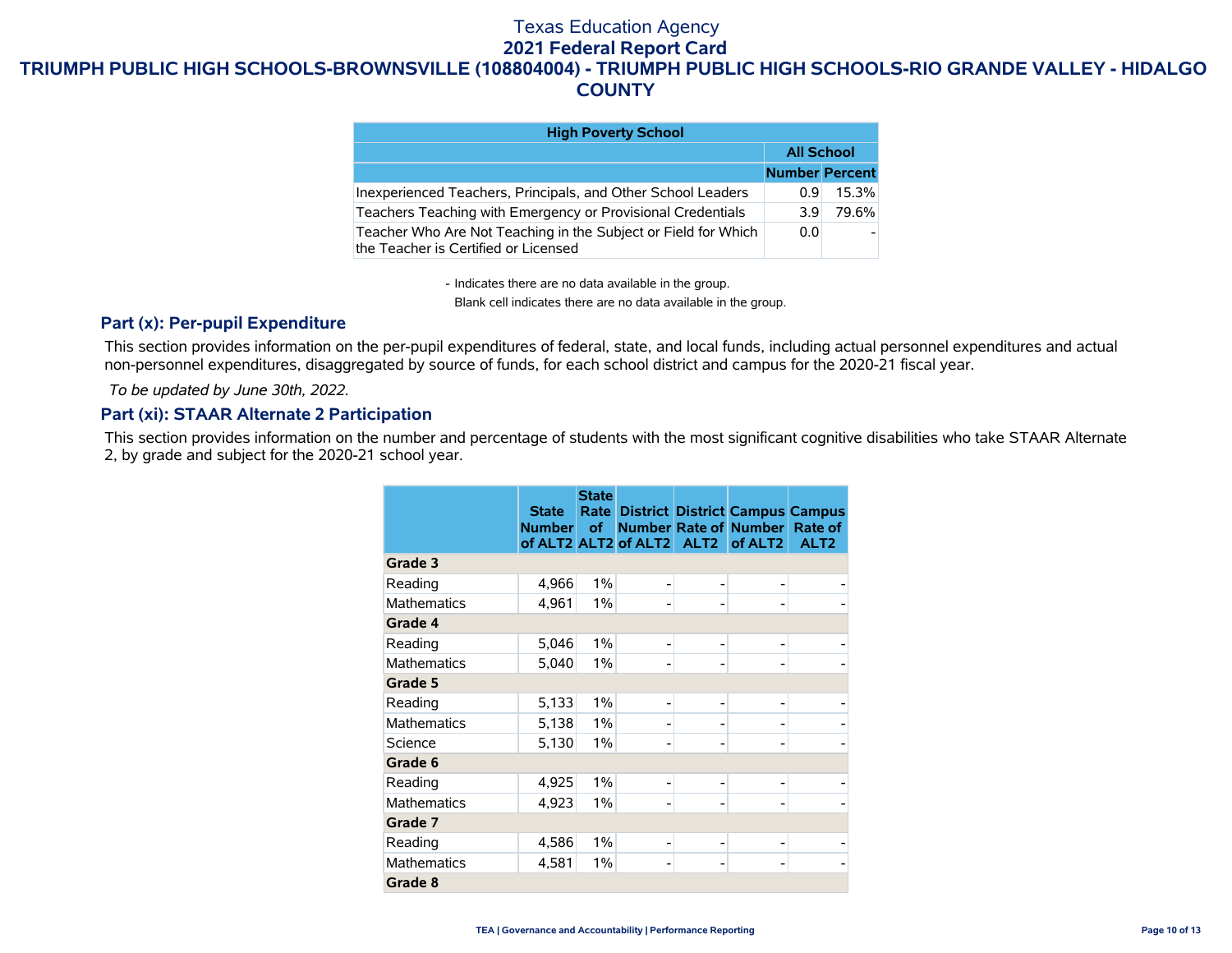|                      | <b>State</b><br><b>Number</b><br>of ALT2 ALT2 | <b>State</b><br>Rate<br><b>of</b> | of ALT2 | ALT <sub>2</sub> | <b>District District Campus Campus</b><br><b>Number Rate of Number</b><br>of ALT <sub>2</sub> | Rate of<br>ALT <sub>2</sub> |
|----------------------|-----------------------------------------------|-----------------------------------|---------|------------------|-----------------------------------------------------------------------------------------------|-----------------------------|
| Reading              | 4,513                                         | 1%                                |         |                  |                                                                                               |                             |
| <b>Mathematics</b>   | 4,507                                         | 1%                                |         |                  |                                                                                               |                             |
| Science              | 4,492                                         | 1%                                |         |                  |                                                                                               |                             |
| <b>End of Course</b> |                                               |                                   |         |                  |                                                                                               |                             |
| English I            | 4,504                                         | 1%                                |         |                  |                                                                                               |                             |
| English II           | 4,092                                         | 1%                                |         |                  |                                                                                               |                             |
| Algebra I            | 4,514                                         | 1%                                |         |                  |                                                                                               |                             |
| Biology              | 4,424                                         | 1%                                |         |                  |                                                                                               |                             |
| <b>All Grades</b>    |                                               |                                   |         |                  |                                                                                               |                             |
| All Subjects         | 85,481                                        | 1%                                |         |                  |                                                                                               |                             |
| Reading              | 37,771                                        | 1%                                |         |                  |                                                                                               |                             |
| <b>Mathematics</b>   | 33,664                                        | 1%                                |         |                  |                                                                                               |                             |
| Science              | 14,046                                        | 1%                                |         |                  |                                                                                               |                             |

- Indicates there are no students in the group.

\* Indicates results are masked due to small numbers to protect student confidentiality.

### **Part (xii): Statewide National Assessment of Educational Progress (NAEP)**

This section provides results on the state academic assessments in reading and mathematics in grades 4 and 8 of the 2019 National Assessment of Educational Progress, compared to the national average of such results.

| <b>State Level: 2019 Percentages at NAEP Achievement Levels</b> |                     |                                               |    |                                               |        |                                                          |           |           |           |                |
|-----------------------------------------------------------------|---------------------|-----------------------------------------------|----|-----------------------------------------------|--------|----------------------------------------------------------|-----------|-----------|-----------|----------------|
|                                                                 |                     | $\frac{0}{2}$<br><b>Below</b><br><b>Basic</b> |    | $\%$<br>At or<br><b>Above</b><br><b>Basic</b> |        | %<br>At or<br><b>Above</b><br><b>Proficient Advanced</b> |           | %<br>At   |           |                |
| Grade                                                           | <b>Subject</b>      | <b>Student Group</b>                          |    | <b>TX US</b>                                  |        | <b>TX US</b>                                             | <b>TX</b> | <b>US</b> | <b>TX</b> | <b>US</b>      |
|                                                                 | Grade 4 Reading     | Overall                                       | 39 | 34                                            | 61     | 66                                                       | 30        | 35        | 7         | 9              |
|                                                                 |                     | <b>Black</b>                                  | 52 | 52                                            | 48     | 48                                                       | 16        | 18        | 2         | 3              |
|                                                                 |                     | Hispanic                                      | 48 | 45                                            | 52     | 55                                                       | 21        | 23        | 3         | 4              |
|                                                                 |                     | White                                         | 22 | 23                                            | 78     | 77                                                       | 48        | 45        | 12        | 12             |
|                                                                 |                     | American Indian                               |    | 50                                            | $\ast$ | 50                                                       | $\ast$    | 19        | $\ast$    | 3              |
|                                                                 |                     | Asian                                         | 11 | 18                                            | 89     | 82                                                       | 65        | 57        | 25        | 22             |
|                                                                 |                     | Pacific Islander                              | ∗  | 42                                            | $\ast$ | 58                                                       | $\ast$    | 25        | $\ast$    | 4              |
|                                                                 |                     | Two or More Races                             | 26 | 28                                            | 74     | 72                                                       | 38        | 40        | 6         | 11             |
|                                                                 |                     | Econ Disady                                   | 50 | 47                                            | 50     | 53                                                       | 19        | 21        | 3         | 3              |
|                                                                 |                     | <b>Students with Disabilities</b>             | 79 | 73                                            | 21     | 27                                                       | 8         | 10        | 1         | 2              |
|                                                                 |                     | English Language Learners                     | 61 | 65                                            | 39     | 35                                                       | 12        | 10        | 2         | 1              |
|                                                                 | Mathematics Overall |                                               | 16 | 19                                            | 84     | 81                                                       | 44        | 41        | 9         | 9              |
|                                                                 |                     | Black                                         | 24 | 35                                            | 76     | 65                                                       | 32        | 20        | 3         | $\overline{2}$ |
|                                                                 |                     | Hispanic                                      | 19 | 27                                            | 81     | 73                                                       | 35        | 28        | 4         | 3              |
|                                                                 |                     | White                                         | 8  | 11                                            | 92     | 89                                                       | 59        | 52        | 16        | 12             |
|                                                                 |                     | American Indian                               | ∗  | 33                                            | $\ast$ | 67                                                       | $\ast$    | 24        | $\ast$    | $\overline{4}$ |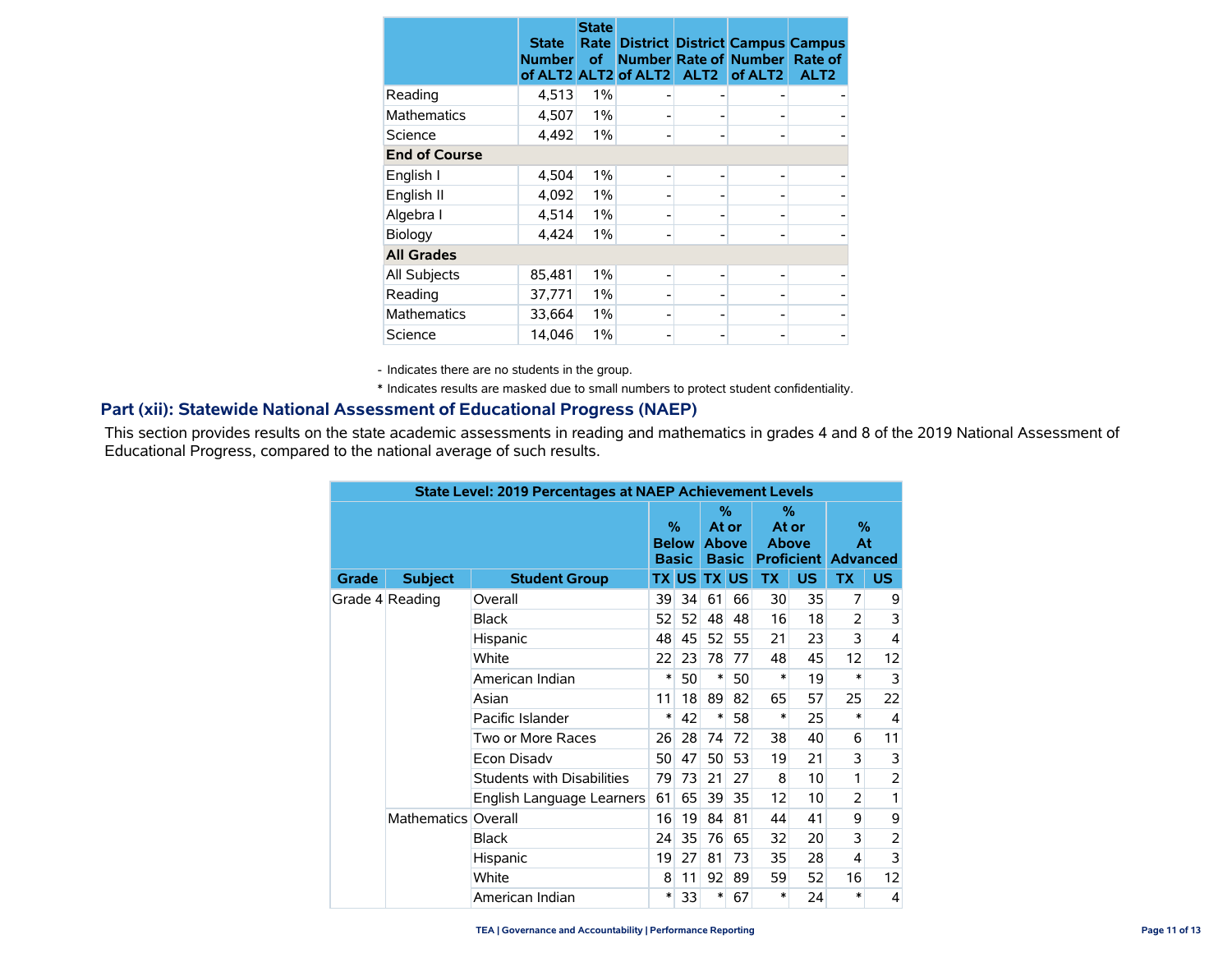| <b>State Level: 2019 Percentages at NAEP Achievement Levels</b> |                           |                                   |                                                                                                                                                                                                                                                                                                                                                                                                                                                                                                |    |                                               |           |                                                             |                         |                |                |  |
|-----------------------------------------------------------------|---------------------------|-----------------------------------|------------------------------------------------------------------------------------------------------------------------------------------------------------------------------------------------------------------------------------------------------------------------------------------------------------------------------------------------------------------------------------------------------------------------------------------------------------------------------------------------|----|-----------------------------------------------|-----------|-------------------------------------------------------------|-------------------------|----------------|----------------|--|
|                                                                 |                           |                                   |                                                                                                                                                                                                                                                                                                                                                                                                                                                                                                |    | $\%$<br>At or<br><b>Above</b><br><b>Basic</b> |           | $\%$<br>At or<br><b>Above</b><br><b>Proficient Advanced</b> |                         | %<br>At        |                |  |
| Grade                                                           | <b>Subject</b>            | <b>Student Group</b>              |                                                                                                                                                                                                                                                                                                                                                                                                                                                                                                |    |                                               | <b>US</b> | <b>TX</b>                                                   | US.                     | <b>TX</b>      | US.            |  |
|                                                                 | Grade 4 Mathematics Asian |                                   | 4                                                                                                                                                                                                                                                                                                                                                                                                                                                                                              | 7  | 96                                            | 93        | 82                                                          | 69                      | 45             | 28             |  |
|                                                                 |                           | Pacific Islander                  | $\ast$                                                                                                                                                                                                                                                                                                                                                                                                                                                                                         |    | $\ast$                                        | 64        | *                                                           | 28                      | $\ast$         | 6              |  |
|                                                                 |                           | Two or More Races                 | 9                                                                                                                                                                                                                                                                                                                                                                                                                                                                                              | 16 | 91                                            | 84        | 51                                                          | 44                      | 9              | 10             |  |
|                                                                 |                           | Econ Disadv                       | 21                                                                                                                                                                                                                                                                                                                                                                                                                                                                                             | 29 | 79                                            | 71        | 32                                                          | 26                      | 3              | 3              |  |
|                                                                 |                           | <b>Students with Disabilities</b> | 55                                                                                                                                                                                                                                                                                                                                                                                                                                                                                             | 54 | 45                                            | 46        | 13                                                          | 14                      | 1              | $\overline{2}$ |  |
|                                                                 |                           | English Language Learners         | %<br><b>Below</b><br><b>Basic</b><br>US TX<br><b>TX</b><br>36<br>24<br>41<br>76<br>33<br>27<br>67<br>53<br>46<br>47<br>38<br>37<br>62<br>18<br>80<br>20<br>$\ast$<br>41<br>$\ast$<br>8<br>13<br>92<br>$\ast$<br>37<br>$\ast$<br>24<br>74<br>26<br>43<br>40<br>57<br>68<br>81<br>19<br>66<br>72<br>34<br>32<br>31<br>68<br>52<br>48<br>53<br>37<br>43<br>63<br>20<br>20<br>80<br>*<br>49<br>∗<br>12<br>10<br>90<br>$\ast$<br>$\ast$<br>45<br>25<br>27<br>75<br>41<br>46<br>59<br>73<br>73<br>27 | 59 | 29                                            | 16        | $\overline{2}$                                              | 1                       |                |                |  |
|                                                                 | Grade 8 Reading           | Overall                           |                                                                                                                                                                                                                                                                                                                                                                                                                                                                                                |    |                                               | 73        | 25                                                          | 34                      | $\overline{2}$ | 4              |  |
|                                                                 |                           | <b>Black</b>                      |                                                                                                                                                                                                                                                                                                                                                                                                                                                                                                |    |                                               | 54        | 41                                                          | 15                      | n/a            | 1              |  |
|                                                                 |                           | Hispanic                          |                                                                                                                                                                                                                                                                                                                                                                                                                                                                                                |    |                                               | 63        | 19                                                          | 22                      | 1              | $\overline{2}$ |  |
|                                                                 | White                     |                                   |                                                                                                                                                                                                                                                                                                                                                                                                                                                                                                |    | 82                                            | 35        | 42                                                          | 3                       | 5              |                |  |
|                                                                 | American Indian           |                                   |                                                                                                                                                                                                                                                                                                                                                                                                                                                                                                |    | 59                                            | *         | 19                                                          | $\ast$                  | 1              |                |  |
|                                                                 | Asian                     |                                   |                                                                                                                                                                                                                                                                                                                                                                                                                                                                                                |    | 87                                            | 59        | 57                                                          | 11                      | 13             |                |  |
|                                                                 |                           | Pacific Islander                  |                                                                                                                                                                                                                                                                                                                                                                                                                                                                                                |    |                                               | 63        | $\ast$                                                      | 25                      | $\ast$         | 2              |  |
|                                                                 |                           | Two or More Races                 |                                                                                                                                                                                                                                                                                                                                                                                                                                                                                                |    |                                               | 76        | 25                                                          | 37                      | 1              | 5              |  |
|                                                                 |                           | <b>Econ Disadv</b>                |                                                                                                                                                                                                                                                                                                                                                                                                                                                                                                |    |                                               | 60        | 15                                                          | 20                      | n/a            | 1              |  |
|                                                                 |                           | Students with Disabilities        |                                                                                                                                                                                                                                                                                                                                                                                                                                                                                                |    |                                               | 32        | 3                                                           | 7                       | n/a            | n/a            |  |
|                                                                 |                           | English Language Learners         |                                                                                                                                                                                                                                                                                                                                                                                                                                                                                                |    |                                               | 28        | $\overline{\mathbf{4}}$                                     | $\overline{\mathbf{4}}$ | n/a            | n/a            |  |
|                                                                 | Mathematics Overall       |                                   |                                                                                                                                                                                                                                                                                                                                                                                                                                                                                                |    |                                               | 69        | 30                                                          | 34                      | 7              | 10             |  |
|                                                                 |                           | <b>Black</b>                      |                                                                                                                                                                                                                                                                                                                                                                                                                                                                                                |    |                                               | 47        | 16                                                          | 14                      | $\overline{2}$ | $\overline{2}$ |  |
|                                                                 |                           | Hispanic                          |                                                                                                                                                                                                                                                                                                                                                                                                                                                                                                |    |                                               | 57        | 21                                                          | 20                      | 3              | $\overline{4}$ |  |
|                                                                 |                           | White                             |                                                                                                                                                                                                                                                                                                                                                                                                                                                                                                |    |                                               | 80        | 44                                                          | 44                      | 13             | 13             |  |
|                                                                 |                           | American Indian                   |                                                                                                                                                                                                                                                                                                                                                                                                                                                                                                |    |                                               | 51        | $\ast$                                                      | 15                      | $\ast$         | 3              |  |
|                                                                 |                           | Asian                             |                                                                                                                                                                                                                                                                                                                                                                                                                                                                                                |    |                                               | 88        | 71                                                          | 64                      | 36             | 33             |  |
|                                                                 |                           | Pacific Islander                  |                                                                                                                                                                                                                                                                                                                                                                                                                                                                                                |    |                                               | 55        | $\ast$                                                      | 21                      | $\ast$         | 4              |  |
|                                                                 |                           | Two or More Races                 |                                                                                                                                                                                                                                                                                                                                                                                                                                                                                                |    |                                               | 73        | 41                                                          | 38                      | 11             | 12             |  |
|                                                                 |                           | <b>Econ Disadv</b>                |                                                                                                                                                                                                                                                                                                                                                                                                                                                                                                |    |                                               | 54        | 19                                                          | 18                      | $\overline{2}$ | 3              |  |
|                                                                 |                           | <b>Students with Disabilities</b> |                                                                                                                                                                                                                                                                                                                                                                                                                                                                                                |    |                                               | 27        | 5                                                           | 6                       | 1              | $\overline{c}$ |  |
|                                                                 |                           | English Language Learners         | 60                                                                                                                                                                                                                                                                                                                                                                                                                                                                                             | 72 | 40                                            | 28        | 8                                                           | 5                       | 1              | 1              |  |

\* Indicates reporting standards not met.

n/a Indicates data reporting is not applicable for this group.

| <b>State Level:</b><br>2019 NAEP Participation Rates for Students with<br><b>Disabilities and English Learners</b> |                 |                                |      |  |  |  |  |  |  |  |
|--------------------------------------------------------------------------------------------------------------------|-----------------|--------------------------------|------|--|--|--|--|--|--|--|
| <b>Grade</b>                                                                                                       | <b>Subject</b>  | <b>Student Group</b>           | Rate |  |  |  |  |  |  |  |
|                                                                                                                    | Grade 4 Reading | Students with Disabilities 77% |      |  |  |  |  |  |  |  |
|                                                                                                                    |                 | <b>English Learners</b>        | 94%  |  |  |  |  |  |  |  |